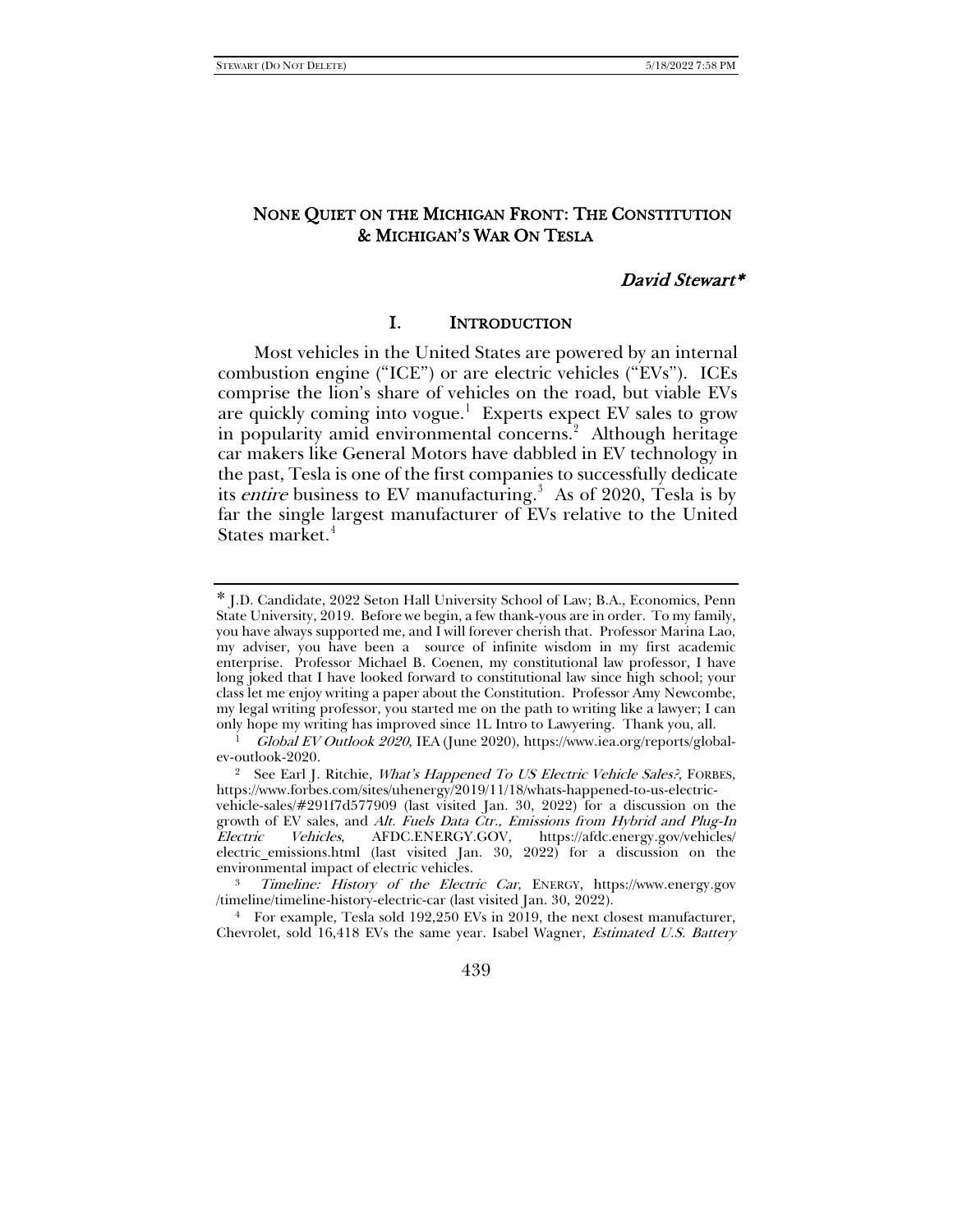<span id="page-1-0"></span>In addition to competing with heritage manufacturers, Tesla is a different kind of automaker in two significant respects. First, whereas traditional manufacturers spend massive sums of money to defend their patents, Tesla is committed to the "advancement of electric vehicle technology" through the open-source movement.<sup>[5](#page-1-1)</sup> This commitment to the open-source movement means that Tesla will not "initiate patent lawsuits against anyone whom, in good faith, wants to use [its] technology."[6](#page-1-2) Second, whereas traditional car sales are two-step transactions (a manufacturer sells to a dealer who then sells to the consumer), Tesla exclusively practices direct-to-consumer sales.<sup>[7](#page-1-3)</sup> In pursuing this direct-to-consumer strategy, Tesla conducts sales over the internet and through "galleries."[8](#page-1-4) This direct-to-consumer model has spawned considerable litigation and forceful lobbying efforts in which Tesla has clashed with traditional dealers and manufacturers.<sup>[9](#page-1-5)</sup> This Comment seeks to shed light on these "Tesla

<span id="page-1-1"></span> $5$  Compare Bill Robinson, The Future of High Tech Patent Litigation in the Auto Industry, AUTOMOTIVEWORLD, https://www.automotiveworld.com/articles/futurehigh-tech-patent-litigation-auto-industry/ (last visited Jan. 30, 2022) (describing the frequency and scope of patent litigation in the auto industry), with Elon Musk, All Our Patent Are Belong To You, TESLA BLOG (June 12, 2014), https://www.tesla.com/blog/all-our-patent-are-belong-you (explaining that Tesla will not pursue patent litigation against "good faith" users of its technology).

<span id="page-1-2"></span><sup>6</sup> Musk, *supra*, not[e 5;](#page-1-0) *but see* Nicholas Collura, *A Closer Look at Tesla's Open-*<br>Source Patent Pledge, LEXOLOGY, https://www.lexology.com/library/ https://www.lexology.com/library/ detail.aspx?g=ca6c332f-2cc5-401b-b80d-36473d0754c7 (last visited March 8, 2022) (discussing the limitations of Tesla's open-source policy).

<span id="page-1-3"></span>Mohit Gupta & Neeraj Maurya, Tesla's Direct to Consumer Retail Model, INGENIOUS E-BRAIN, https://www.iebrain.com/wp-content/uploads/2017/08/Tesladirect-Retail.pdf (last visited Jan. 30, 2022).

<span id="page-1-4"></span><sup>8</sup> TESLA, https://www.tesla.com/models/design#payment (last visited Jan. 30, 2022). Tesla's website allows consumers to customize their vehicle before proceeding to a "checkout" screen, similar to that used by sellers of consumer-packaged goods. Id. But for state laws forbidding the practice, this website would allow customers to buy and receive a Tesla without ever having to leave their home to visit a dealer, showroom, or gallery.

<span id="page-1-5"></span><sup>9</sup> Cf. Lora Koldony, Tesla Launches Social Platform to Spur Owners to Take Political Action on Its Behalf, CNBC, https://www.cnbc.com/2021/03/05/tesla-engage-

Electric Vehicle Sales in 2019, By Brand, STATISTA, https://www.statista.com/statistics/698414/sales-of-all-electric-vehicles-in-the-us-bybrand/ (last visited Jan. 30, 2022). It is important to note, however, that many heritage makers expect to exclusively sell EVs by some fixed date in the future. See, e.g., Jim Motavalli, Every Automaker's EV Plans Through 2035 and Beyond, FORBES, https://www.forbes.com/wheels/news/automaker-ev-plans/ (last visited Jan. 30, 2022) ("[General Motors] plans to stop selling gas and diesel vehicles by 2035").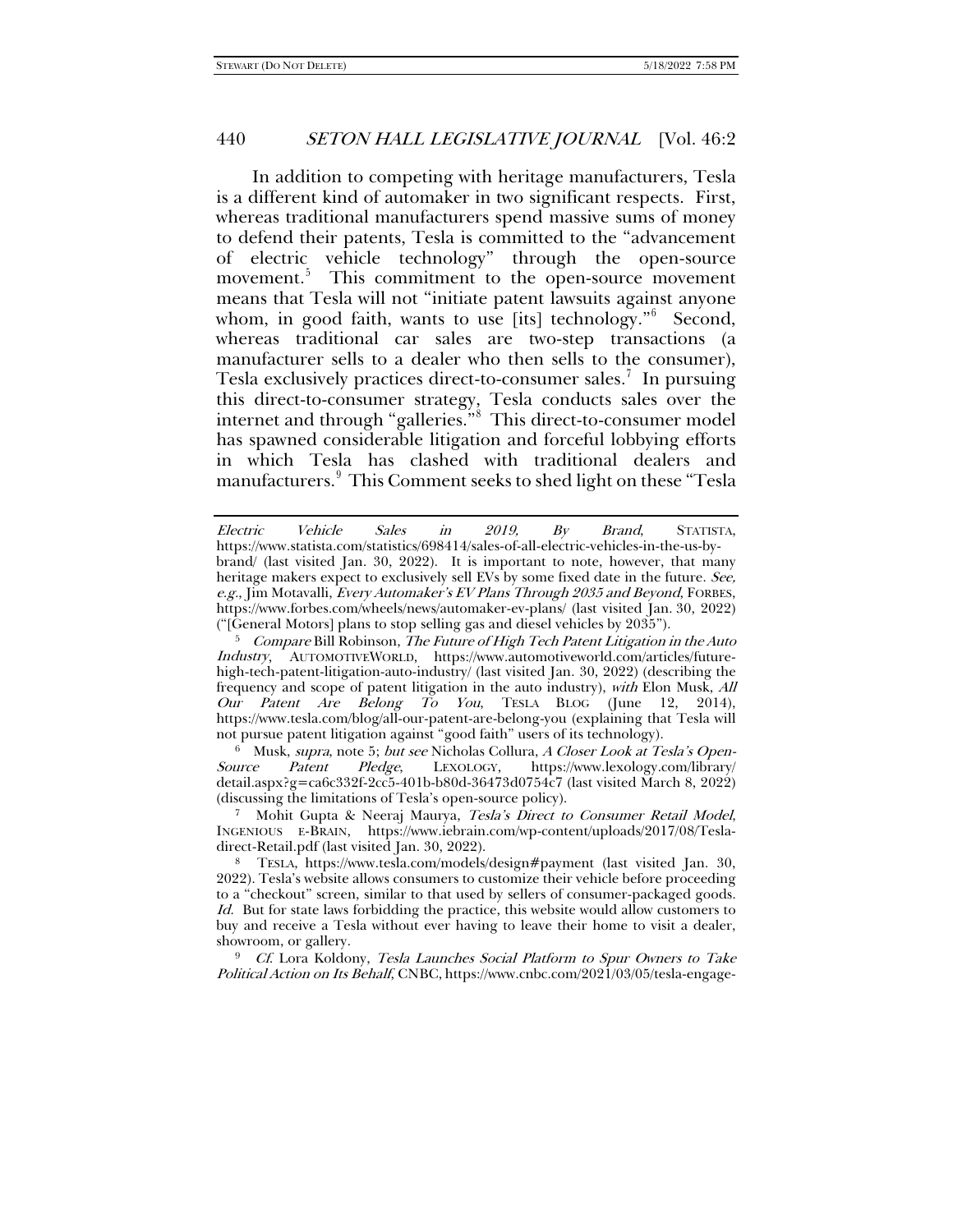Wars."

More specifically, this Comment will explore dealer protection laws—laws originally passed to protect dealers from manufacturers—but will focus on Michigan's dealer protection scheme. Michigan is unique among the states because it is home to Detroit, the "Motor City," Which houses the "Big Three" American car manufacturers.<sup>[10](#page-2-0)</sup> Because of this, Michigan is perhaps the most important battleground of the Tesla Wars. Part II of this Comment will overview the history of dealer protection laws with a focus on the language and relevant history of Michigan's Motor Vehicle Franchise Act ("MVFA"). Part III explores Tesla's legal skirmishes in Michigan so far: its lawsuit challenging the MVFA, the settlement that it produced, and the legislative actions that followed. Part IV examines the merits of Tesla's Michigan lawsuit.

<span id="page-2-4"></span>Overall, this Comment aims to contribute to the greater conversation surrounding dealer protection laws and forecast how future litigants—both in Michigan and elsewhere—might challenge these regimes and win the opportunity to sell direct-toconsumer. Although Michigan and Tesla reached a settlement, it is still worthwhile to analyze the substance of the Tesla suit for several reasons. First, every state has some species of dealer protection laws on the books.<sup>[11](#page-2-1)</sup> Although Tesla may sell direct-toconsumer in Michigan, similar battles are bound to erupt elsewhere, future litigants will likely advance similar arguments, and legislators ought to draft laws that avoid constitutional doubt.<sup>[12](#page-2-2)</sup> Second, although this settlement works uniquely in Tesla's favor, other companies in Michigan have not been so fortunate.<sup>13</sup> Thus,

asks-owners-to-take-political-action-on-companys-behalf.html (last visited March 8, 2022) ("[Tesla] is urging residents to push state legislators to change laws that bar Tesla and others from selling vehicles directly to consumers. . . . They have even provided a quick way for fans to submit public comments on legislation . . . or to contact the appropriate committee members.").

<span id="page-2-0"></span><sup>&</sup>lt;sup>10</sup> "Big Three" refers to Fiat-Chrysler, Ford, and General Motors. Elizabeth Blessing, *Big Three Automakers*, INVESTOPEDIA (Jan. 13, 2021), https://www.investopedia.com/terms/b/bigthree.asp.<br>
<sup>11</sup> See generally Franchise Laws: By State, DEALER NEWS,

<span id="page-2-3"></span><span id="page-2-2"></span><span id="page-2-1"></span>https://www.dealernews.com/DN-Academy/Management/post/franchise-laws-bystate/2016-11-29 (last visited Jan. 30, 2022) [hereinafter DEALER NEWS].

<sup>&</sup>lt;sup>12</sup> See discussion *infra* Part II.A.<br><sup>13</sup> Gabrielle Coppola, *Rivian Faces Ban From Michigan Car Dealers in Direct-*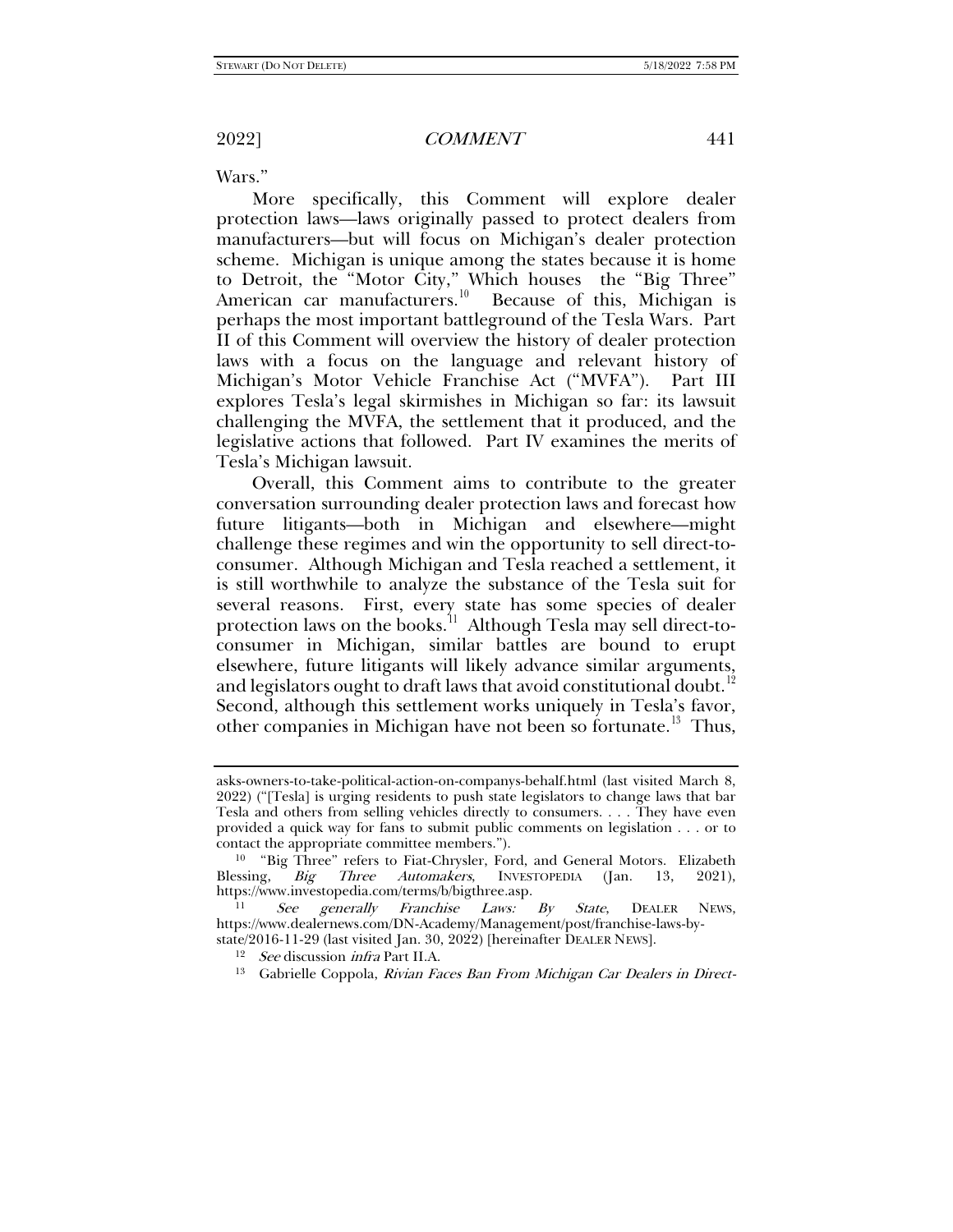although Tesla managed to secure a fragile "win," the substantive problems in Michigan still loom large. Third, since the settlement, Michigan lawmakers have proposed legislation that would "close the door" behind Tesla in an attempt to prevent other manufacturers from seeking similar accommodations.<sup>14</sup> Further, several Michigan lawmakers have expressed support for a bill that would renege on the Tesla settlement itself.<sup>15</sup> Accordingly, it is worthwhile to scrutinize such laws, both to understand their effects in the Wolverine State and on the national market for direct-toconsumer EV sales.

## <span id="page-3-7"></span><span id="page-3-6"></span><span id="page-3-5"></span>II. DEALER PROTECTION LAWS

#### A. Dealer Protection Laws Generally

Although many EV makers would like to sell direct-toconsumer, every state has some law that either restricts or utterly prohibits such sales.<sup>[16](#page-3-2)</sup> While this Comment analyzes the history and legal merit of state dealer franchise laws, it does not speculate on their social utility. Regardless of whether one is a staunch supporter or opponent of dealer protection laws, it is important to understand the historical context in which these laws were passed to have an informed opinion on either side of the debate.

In the early days of the American auto industry, manufacturers sold directly to consumers.<sup>[17](#page-3-3)</sup> At the time, there were relatively few automakers in the United States, and what manufacturers did exist lacked the requisite capital to build pure production facilities.<sup>[18](#page-3-4)</sup> With manufacturers spreading scarce

Sales Fight, BLOOMBERG, https://www.bloomberg.com/news/articles/2020-09- 21/rivian-faces-ban-from-michigan-car-dealers-in-direct-sales-fight?sref=voktyKaT (last visited Jan. 30, 2022).

<span id="page-3-0"></span><sup>&</sup>lt;sup>14</sup> Fred Lambert, Michigan Is Closing the Door Behind Tesla on Direct Sale, Leaving Rivian, Lucid, and More Behind, ELECTREK (Sept. 22, 2020, 6:08 AM), https://electrek.co/2020/09/22/michigan-closing-door-behind-tesla-direct-saleleaving-rivian-lucid/.

<span id="page-3-1"></span><sup>15</sup> See generally H.B. 6233, 100th Leg., Reg. Sess. (Mich. 2019), http://www.legislature.mi.gov/documents/2019-2020/billintroduced/House/pdf/2020- HIB-6233.pdf.

<sup>&</sup>lt;sup>16</sup> See generally DEALER NEWS, supra, note [11.](#page-2-4)

<span id="page-3-4"></span><span id="page-3-3"></span><span id="page-3-2"></span><sup>17</sup> Gary M. Brown, State Motor Vehicle Franchise Legislation: A Survey and Due Process Challenge to Board Composition, 33 VAND. L. REV. 385, 387 (1980).

<sup>18</sup> Id.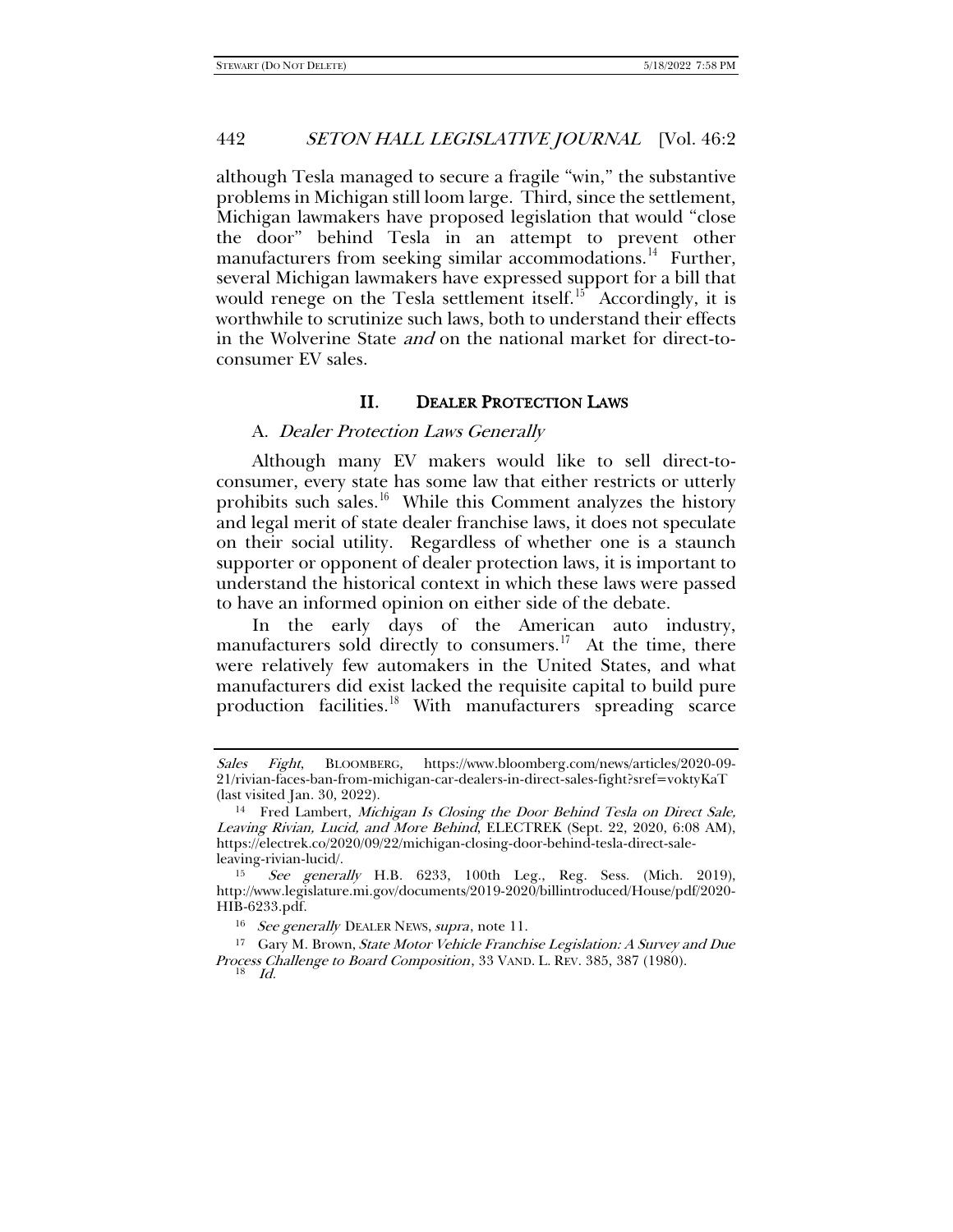resources across both production and distribution, both aspects of the auto market suffered.<sup>[19](#page-4-0)</sup> Sales departments have long recognized that consumers demand exceptional customer service; potential customers demand a heightened degree of service in order to embrace an unfamiliar technology. $20$  At a time when cars were a novel technology, consumers sought guidance in making their purchases—more guidance than a single entity  $(manufacturer-seller)$  could provide.<sup>[21](#page-4-2)</sup> In response, manufacturers developed "independent distribution systems," selling cars to independent franchisees (dealerships), who sold these cars to customers.[22](#page-4-3) Early franchise agreements typically designated the franchisee-dealer as an "exclusive agent" of the manufacturer.<sup>[23](#page-4-4)</sup> This principal-agent relationship exposed manufacturers to significant liability because manufacturers could not meaningfully supervise and control their dealer-agents.<sup>24</sup> Manufacturers of the time were routinely sued (being deep-pocketed institutional entities in contrast to "mom and pop" dealers) for the unilateral and downstream acts of dealer-agents. $25$  To insulate themselves from this newfound liability, manufacturers sought to avoid creating an agency relationship by designating franchisees as mere "vendees," rather than "agents."<sup>26</sup> These attempts proved largely unsuccessful.<sup>[27](#page-4-8)</sup>

Having failed to limit liability through principles of agency, manufacturers sought to limit their liability by flexing their

- Brown, *supra* note [17,](#page-3-5) at 387.
- <sup>24</sup> Brown, *supra* note [17,](#page-3-5) at 387.

<span id="page-4-0"></span> $19$  *Id.* at 387 ("The consumer demanded services that the manufacturer was not in a position to render.").

<span id="page-4-2"></span><span id="page-4-1"></span>See generally COMM. ON OVERCOMING BARRIERS TO ELECTRIC-VEHICLE DEPLOYMENT ET AL., NATIONAL RESEARCH COUNCIL OF THE NATIONAL ACADEMIES, OVERCOMING BARRIER TO DEPLOYMENT OF PLUG-IN ELECTRIC VEHICLES 37–46 (2015), https://www.nap.edu/read/21725/chapter/5.

<sup>&</sup>lt;sup>21</sup> Brown, *supra* note [17,](#page-3-5) at 387.

<sup>&</sup>lt;sup>22</sup> Brown, *supra* note [17,](#page-3-5) at 387.<br><sup>23</sup> Brown, *supra* note 17, at 387.

<span id="page-4-6"></span><span id="page-4-5"></span><span id="page-4-4"></span><span id="page-4-3"></span><sup>&</sup>lt;sup>25</sup> See, e.g., Joslyn v. Cadillac Auto Co., 177 F. 863 (6th Cir. 1910) (lawsuit against manufacturer for misrepresentation); Columbia Motors Co. v. Williams, 96 So. 900 (Ala. 1923) (lawsuit against manufacturer for breach of warranty).

<span id="page-4-8"></span><span id="page-4-7"></span><sup>&</sup>lt;sup>26</sup> See, e.g., MacPherson v. Buick Motor Co., 217 N.Y. 382 (N.Y. 1916) (refusing to apply the traditional "privity" test to hold a dealer liable, and instead applying a foreseeability test).

<sup>27</sup> Id.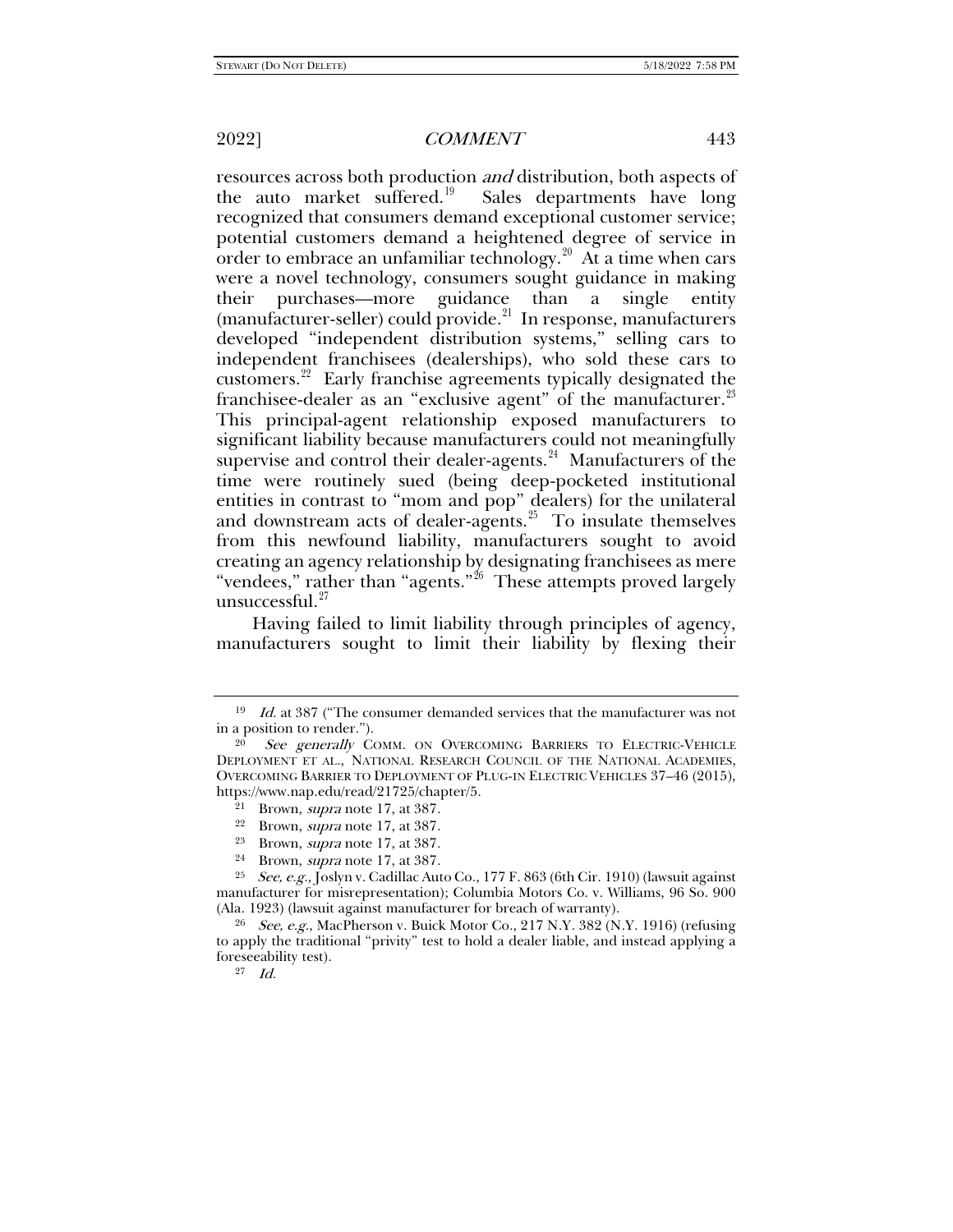superior bargaining positions. $28$  For the most part, franchise agreements of the time were drafted by the manufacturer's lawyer.<sup>[29](#page-5-1)</sup> These contracts inadequately defined the rights and duties of the parties, and stipulated terms that favored manufacturers.<sup>[30](#page-5-2)</sup> Especially problematic for dealers of the time were: (1) the manufacturer's ability to "force" dealerships to purchase inventory during times of low demand; (2) threats to terminate franchise agreements at will; and (3) the manufacturer's unfettered right to compete with their own franchisees. $31$ 

When dealers tried to challenge these contracts of adhesion in court, they found little success based on the common law of contracts. $32$  In addition to troubles in court, dealer appeals to Congress likewise fell flat as the Supreme Court struck down New Deal legislation that might have mitigated the situation.<sup>33</sup> Today, most dealer protection occurs at the state level.<sup>[34](#page-5-6)</sup>

<span id="page-5-3"></span><sup>31</sup> For example, in 1921, Ford Motor Company had about \$70 million in liabilities come due. Unfortunately for Ford, these liabilities came due in the midst of a recession which stifled demand for new cars and reduced prices nationwide. To make ends meet, Ford flexed its ability to enforce minimum quotas on dealers and forced dealers to purchase more inventory than the market demanded. Such predatory practices have been largely outlawed and modern statutory regimes seek to ensure fairness in business transactions between related parties. See generally STEWART MACAULAY, LAW AND THE BALANCE OF POWER: THE AUTOMOBILE MANUFACTURERS AND THEIR DEALERS 13 (Russell Sage Found. 1966).<br><sup>32</sup> See, e.g., Bushwick-Decatur Motors, Inc. v. Ford Motor Co., 116 F.2d 675, 677

<span id="page-5-4"></span>(2d Cir. 1940).

<span id="page-5-6"></span><sup>34</sup> See DEALER NEWS, supra note 11.

<sup>28</sup> Brown, supra note [17,](#page-3-5) at 388.

<sup>&</sup>lt;sup>29</sup> Brown, *supra* note [17,](#page-3-5) at 388 n.28.

<span id="page-5-2"></span><span id="page-5-1"></span><span id="page-5-0"></span><sup>30</sup> Brown, supra not[e 17,](#page-3-5) at 388. These agreements often allowed manufacturers to set sales quotas for dealers and terminate the franchise at will. Because opening and running a dealership require substantial investment, and manufacturers could terminate the agreement at will, dealers often purchased more cars than they could sell at a given time, simply to avoid the manufacturer terminating the agreement at a substantial loss to the dealer. See id.

<span id="page-5-5"></span><sup>33</sup> See, e.g., A.L.A. Schechter Poultry Corp. v. United States, 295 U.S. 495, 553 (1935) (striking down part of the National Industrial Recovery Act 48 Stat. 195 (1933)); but see John H. Pavloff, Hope Yet for the Automobile Dealers' Day in Court Act: Marquis v. Chrysler Corp., 1979 DUKE L. J. 1185, 1185 (1979) ("The Automobile Dealers' Day in Court Act . . . enacted in 1956 created a new cause of action for automobile dealers . . . to sue manufacturers in federal court for damages caused by the manufacturers' failure to act in 'good faith' in complying with terms of franchise agreements, or in terminating or not renewing their dealers' franchises.").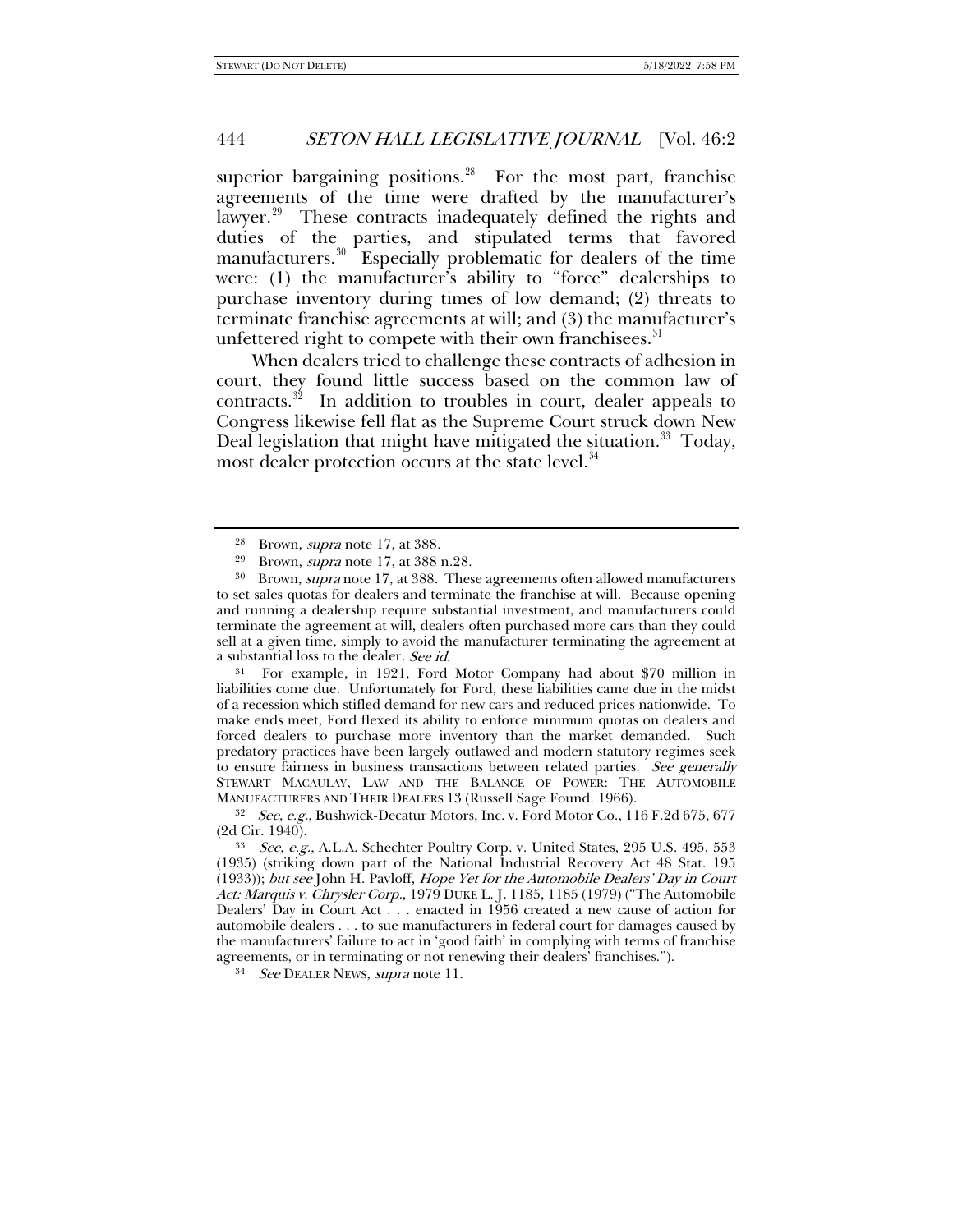B. Michigan's Dealer Protection Law and Tesla's Reasonable Reading

<span id="page-6-0"></span>Michigan enacted its first substantial dealer protection law, the MVFA, in  $1981$ <sup>35</sup> Of the law's many provisions, relevant to the Michigan litigation was Section 445.1574 and the amendments that followed. Section 445.1574 originally provided that "[a] manufacturer, importer, or distributor shall not . . . [s]ell any new motor vehicle directly to a retail customer other than through *its* franchised dealers."<sup>[36](#page-6-2)</sup> As originally written, this law would have allowed Tesla to sell direct-to-consumer. The possessive "its" should be read as limiting Section 445.1574's prohibition on direct-to-consumer sales to those manufacturers which have franchised dealers.<sup>[37](#page-6-3)</sup> Tesla does not have *any* franchised dealers, such that the MVFA would not have precluded *its* direct-toconsumer sales. This was Tesla's position in the Michigan lawsuit.<sup>[38](#page-6-4)</sup> As will be addressed below, this result stems from a fair reading of the statute, is consistent with the conclusions of other courts facing similar laws, and follows logically from the historical backdrop against which dealer protection laws have emerged. Because dealer protection laws arose at a time when franchised dealers were the victims of manufacturers, it would make little sense for the law to protect franchisees who do not exist from manufacturers who, *a priori*, can neither compete with, nor harm them. $39$ 

<span id="page-6-6"></span><sup>35</sup> Mich. Comp. Laws Ann. § 445, Refs & Annos.

<sup>36</sup> Mich. Comp. Laws Ann. § 445.1574.

<span id="page-6-3"></span><span id="page-6-2"></span><span id="page-6-1"></span><sup>37</sup> Compl. for Declaratory and Injunctive Relief ¶ 33, Tesla Motors, Inc. v. Johnson, 1:16-cv-01158 (W.D. Mich. Sept. 22, 2016) ("[b]y using the possessive 'its,' the legislature limited the direct-sale prohibition to manufacturers that actually had franchised dealers."); see ANTONIN SCALIA & BRYAN A. GARNER, READING LAW: THE INTERPRETATION OF LEGAL TEXTS 107, 140 (2012) (discussing the negativeimplication canon and grammar cannons of construction).

<span id="page-6-4"></span><sup>&</sup>lt;sup>38</sup> Compl., *supra* note [37,](#page-6-0) at  $\text{\degree}$  33; Elon Musk (@elonmusk), TWITTER (Aug. 23, 2017, 5:16 PM), https://twitter.com/elonmusk/status/900466867659198464? 5:16 PM), https://twitter.com/elonmusk/status/900466867659198464? lang=en.

<span id="page-6-5"></span><sup>39</sup> Indeed, dealer protection laws, at the outset, were enacted to protect dealers from manufacturers. Will Zerhouni, Tesla Takes on Michigan (Cato Inst., Policy Analysis No. 834, 2018), https://www.cato.org/publications/policy-analysis/tesla-takesmichigan, explaining that

as cars became more plentiful and demand began to flatten in the 1920's, most manufacturers likewise turned to the dealership model as the primary means of distribution . . . and demand-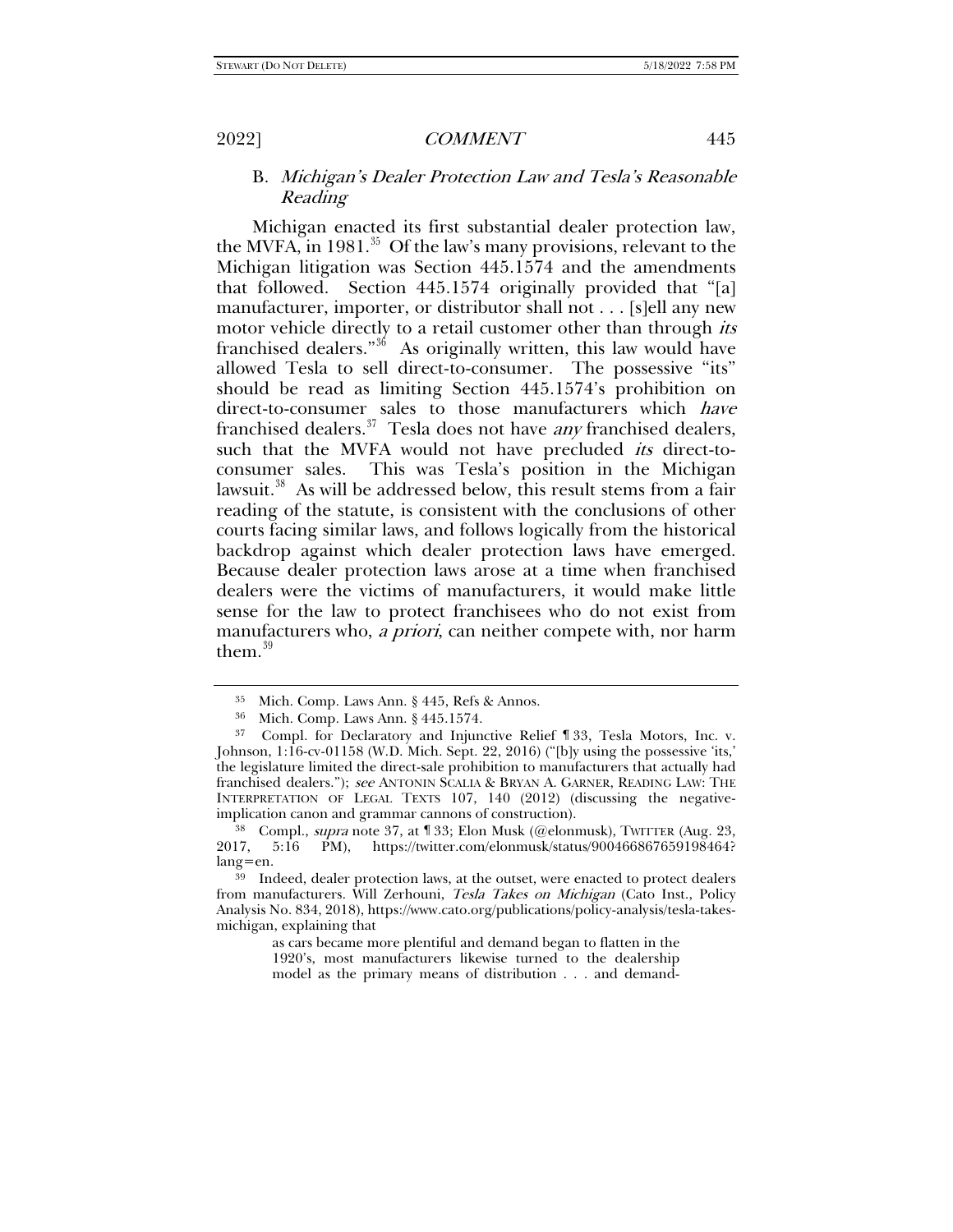Even if Tesla could have sold direct-to-consumer under the original MVFA, the law was amended as part of a larger bill, H.B.  $5606$ , to remove the word "its."<sup>40</sup> The bill itself is largely unimportant for purposes of this Comment, but the amendment potentially changed the entire meaning of Section  $445.1574<sup>41</sup>$  As amended, the law reads "[a] manufacturer shall not . . . [s]ell any new motor vehicle directly to a retail customer other than through its franchised dealers."<sup>[42](#page-7-2)</sup>

Michigan is not alone in passing a law to protect dealers from their brand manufacturers and Tesla is not alone in reading such statutes as limited to manufacturers with franchised dealers. Indeed, Tesla was a party to a similar case in Massachusetts where the Supreme Judicial Court offered an analogous reading of a Massachusetts dealer protection law. In State Auto Dealers Ass'n, Inc. v. Tesla Motors MA, Inc.,<sup>[43](#page-7-3)</sup> a group of car dealers brought an action to enforce a Massachusetts law making it unlawful for a manufacturer to "own or operate, either directly or indirectly . . . a motor vehicle dealership located in the commonwealth of the same line make as any of the vehicles manufactured, assembled or distributed by the manufacturer or distributor."<sup>44</sup> The statute also created "a private right of action for dealers injured by statutory violations."[45](#page-7-5) At the time, Tesla's wholly-owned subsidiary, Tesla Motors MA, operated a "gallery," similar to that which the

creation bec[ame] critically important. . . . [Dealers] feared that manufacturers would . . . open company dealerships in their territory, competing with them directly . . . in response, the dealers banded together and lobbied their state legislatures for protection.

<sup>40</sup> 2014 Mich. Legis. Serv. P.A. 354 (H.B. 5606).

<span id="page-7-1"></span><span id="page-7-0"></span><sup>&</sup>lt;sup>41</sup> Cf. SCALIA & GARNER, supra not[e 37,](#page-6-0) at 56 ("When deciding an issue governed" by the text of a legal instrument, the careful lawyer or judge trusts neither memory nor paraphrase but examines the very words of the instrument. As Justinian's *Digest* put it: A verbis legis non est recedendum ('Do not depart from the words of the law')").<br><sup>42</sup> Compare Mich. Comp. Laws Ann. § 445.1574 (effective Aug. 4, 2010 to Oct.

<span id="page-7-2"></span><sup>20, 2014),</sup> with Mich. Comp. Laws Ann. § 445.1574 (effective Oct. 21, 2014 to Mar. 27, 2019) (strikethrough maintained for emphasis).

<span id="page-7-3"></span><sup>43</sup> Massachusetts State Auto. Dealers Ass'n, Inc. v. Tesla Motors MA, Inc., 15 N.E.3d 1152, 1156 (2014).

<sup>44</sup> Mass. Gen. Laws Ann. ch. 93B, § 4 (2021).

<span id="page-7-5"></span><span id="page-7-4"></span><sup>45</sup> Mass. St. Auto. Dealers Ass'n, 15 N.E.3d at 1156; MASS. GEN. LAWS ch. 93B, § 15(a)(2021).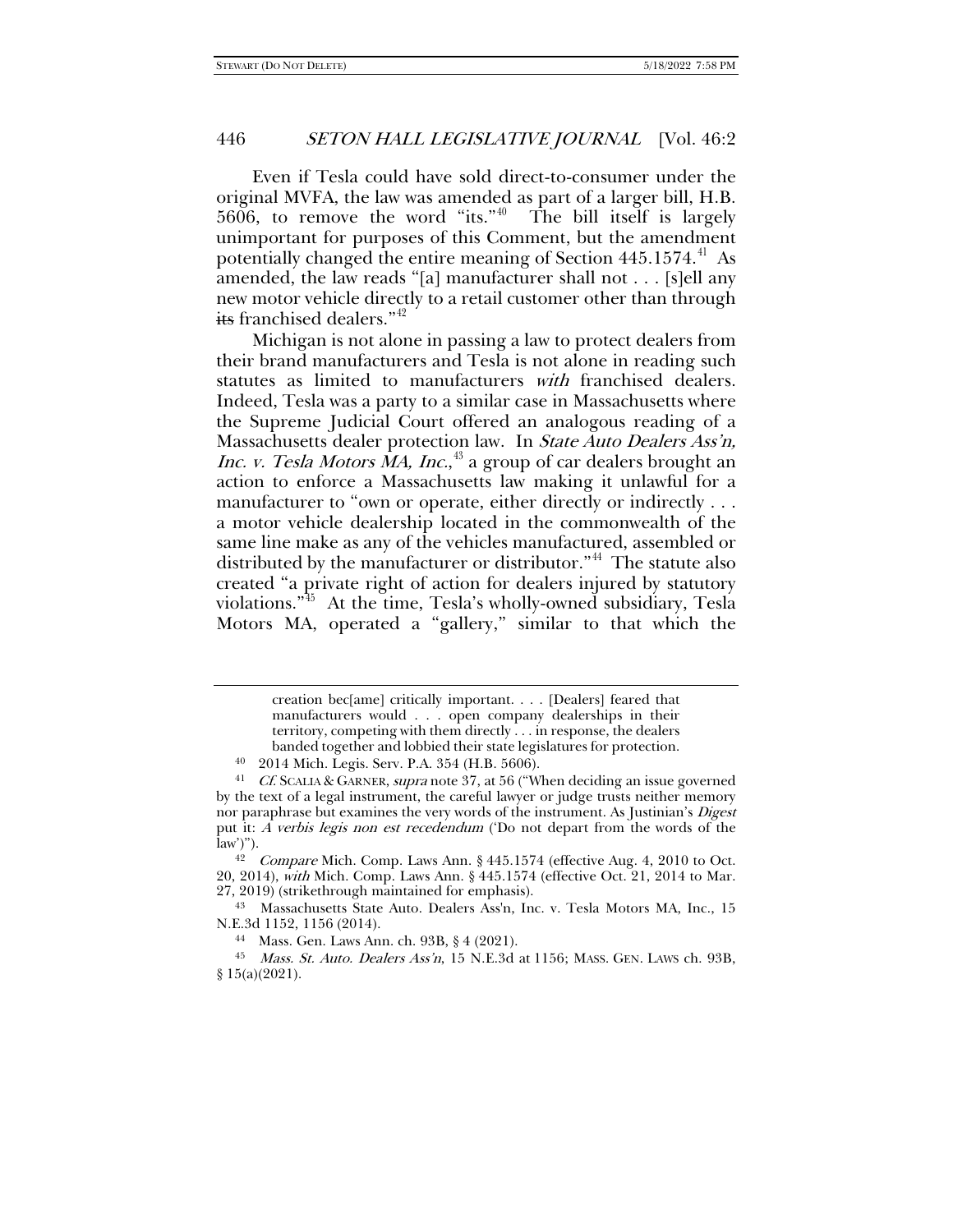Michigan settlement purports to allow.<sup>[46](#page-8-0)</sup> The Massachusetts State Automobile Dealers Association, Inc. ("MSADA") and two Massachusetts auto dealers brought suit under the private right of action created by chapter 93B, Section 15(a) of the Massachusetts General Laws, seeking declaratory relief, a temporary restraining order, and injunctive relief to prevent Tesla from owning the "gallery" in Massachusetts.<sup>47</sup> Although the court dismissed the case for lack of standing, it first questioned whether the law even applied to Tesla.<sup>[48](#page-8-2)</sup> Because chapter 93B, Section  $4(c)(10)$ prohibited manufacturers from owning or operating a dealership in Massachusetts, the court questioned whether Tesla was indeed operating a "motor vehicle dealership."[49](#page-8-3) Chapter 93B of Massachusetts General Law, Section 1 defines "dealer," "motor vehicle dealer," and "dealership" as a person who "in the ordinary course of its business, is engaged in . . . selling new motor vehicles to consumers  $\dots$  pursuant to a franchise agreement."<sup>[50](#page-8-4)</sup> Because neither Tesla nor Tesla Motors MA was engaged in selling new automobiles pursuant to a franchise agreement, the court was unsure whether the statute applied to Tesla at all.<sup>[51](#page-8-5)</sup> The court concluded that the statute was "intended and understood only to prohibit manufacturer-owned dealerships when, unlike Tesla, the manufacturer already had an affiliated dealer or dealers in Massachusetts."[52](#page-8-6) The court reasoned that the law was enacted to "protect motor vehicle dealers from a host of unfair acts and practices historically directed at them by their own brand manufacturers and distributors," and concluded that the law has routinely been understood as protecting dealers from "having to

<sup>52</sup> Id. at 1162.

<span id="page-8-7"></span>

<span id="page-8-0"></span><sup>46</sup> Joint Stipulation and Mot. for Entry of Dismissal ¶ e [hereinafter Joint Stipulation]; Tesla, Inc. v. Benson, No. 1:16-cv-01158 (W.D. Mich. Jan. 22, 2020) ("[no] provision of Michigan law prohibits Tesla from operating one or more galleries in the State.").

 $47$  *Mass. St. Auto. Dealers Ass'n*, 15 N.E.3d at 1155.

<span id="page-8-2"></span><span id="page-8-1"></span><sup>&</sup>lt;sup>48</sup> Id. at 1157 ("although the parties do not address this point, it is not entirely clear that the plain language of [the statute] applies to the defendants' conduct and renders it unlawful.").

<sup>49</sup> Id.

<span id="page-8-4"></span><span id="page-8-3"></span><sup>50</sup> MASS. GEN. LAWS. ch. 93B, § 1 (2021) (defining "dealer," "motor vehicle dealer," and "dealership").

<span id="page-8-6"></span><span id="page-8-5"></span><sup>51</sup> Mass. St. Auto. Dealers Ass'n, 15 N.E.3d at 1157 (questioning if Tesla MA was a dealer, motor vehicle dealer, or dealership engaged in a franchise agreement).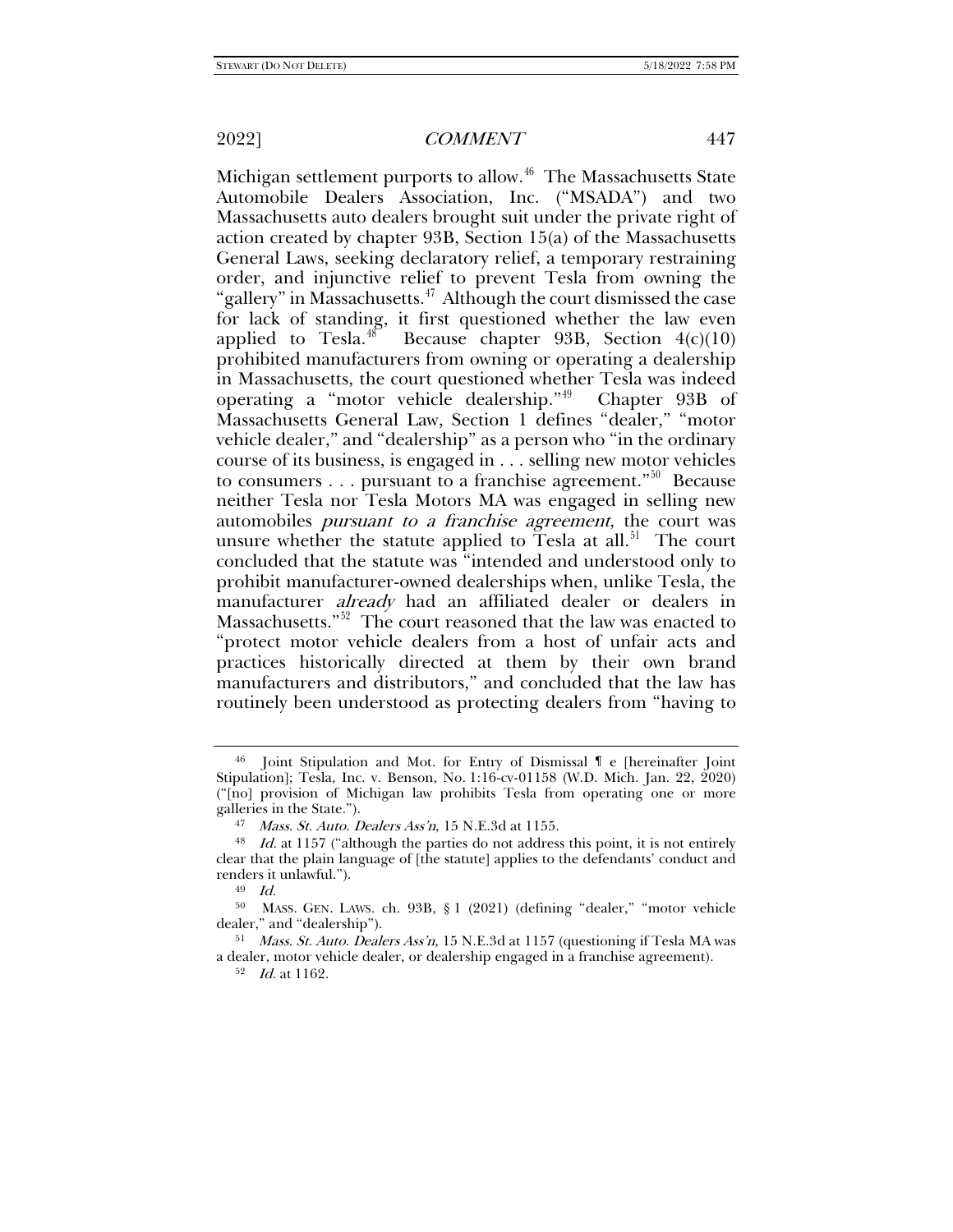compete with their affiliated manufacturers for sales within a defined geographical area."[53](#page-9-0)

Although the Massachusetts decision has no binding effect in Michigan, the two laws share a common history, and the Massachusetts court's reasoning lends support to Tesla's interpretation of Section 445.1574, before and after its amendments.

# III. THE TESLA SUIT AND SETTLEMENT

In 2016, Tesla formally filed its complaint, challenging the MVFA as amended by HB  $5606.^{54}$  $5606.^{54}$  $5606.^{54}$  Tesla argued that the amendment changed the meaning of the MVFA as to render Section 445.1574 unconstitutional.<sup>[55](#page-9-2)</sup> Whereas the original law suggested that Section 445.1574 would preclude only those manufacturers with franchised dealers from selling directly to consumers—allowing Tesla and similarly integrated companies to do so—the amended law seemed to prohibit all manufacturers from selling direct-to-consumer.

Tesla took further issue with the procedural backdrop against which this amendment was passed. This amendment was not the product of significant deliberation by the Michigan legislature, but rather, it was added to a larger bill less than forty-eight hours before being passed. $^{56}$  $^{56}$  $^{56}$  Indeed, Michigan lawmakers claim to have been unaware of the amendment's "anti-Tesla" bend as the full bill containing the amendment was initially crafted to "determine whether automakers could stop affiliated franchised dealers from charging customers certain types of fees."<sup>[57](#page-9-4)</sup> Still, the then-Michigan Senator who added the midnight amendment, Joe Hune, is married to a registered lobbyist whose firm serves the

<sup>&</sup>lt;sup>53</sup> *Id.* at 1160.<br><sup>54</sup> *See* Compl., *supra* note 37.

 $55$  Compl., *supra* note [37,](#page-6-0) at  $\P 50-64$ .

<span id="page-9-3"></span><span id="page-9-2"></span><span id="page-9-1"></span><span id="page-9-0"></span><sup>&</sup>lt;sup>56</sup> Zerhouni, *supra* note [39](#page-6-6) (explaining "[t]he . . . amendment was added on October 1, 2014, at the dusk of that year's legislative session. . . . [and] passed without comment or debate the next day.").

<span id="page-9-4"></span><sup>57</sup> Vince Bond, Anti-Tesla Bill Reaches Michigan Governor's Desk, AUTOMOTIVE NEWS (Oct. 15, 2014), https://www.autonews.com/ article/20141015/RETAIL07/141019925/anti-tesla-bill-reaches-michigan-governors-desk).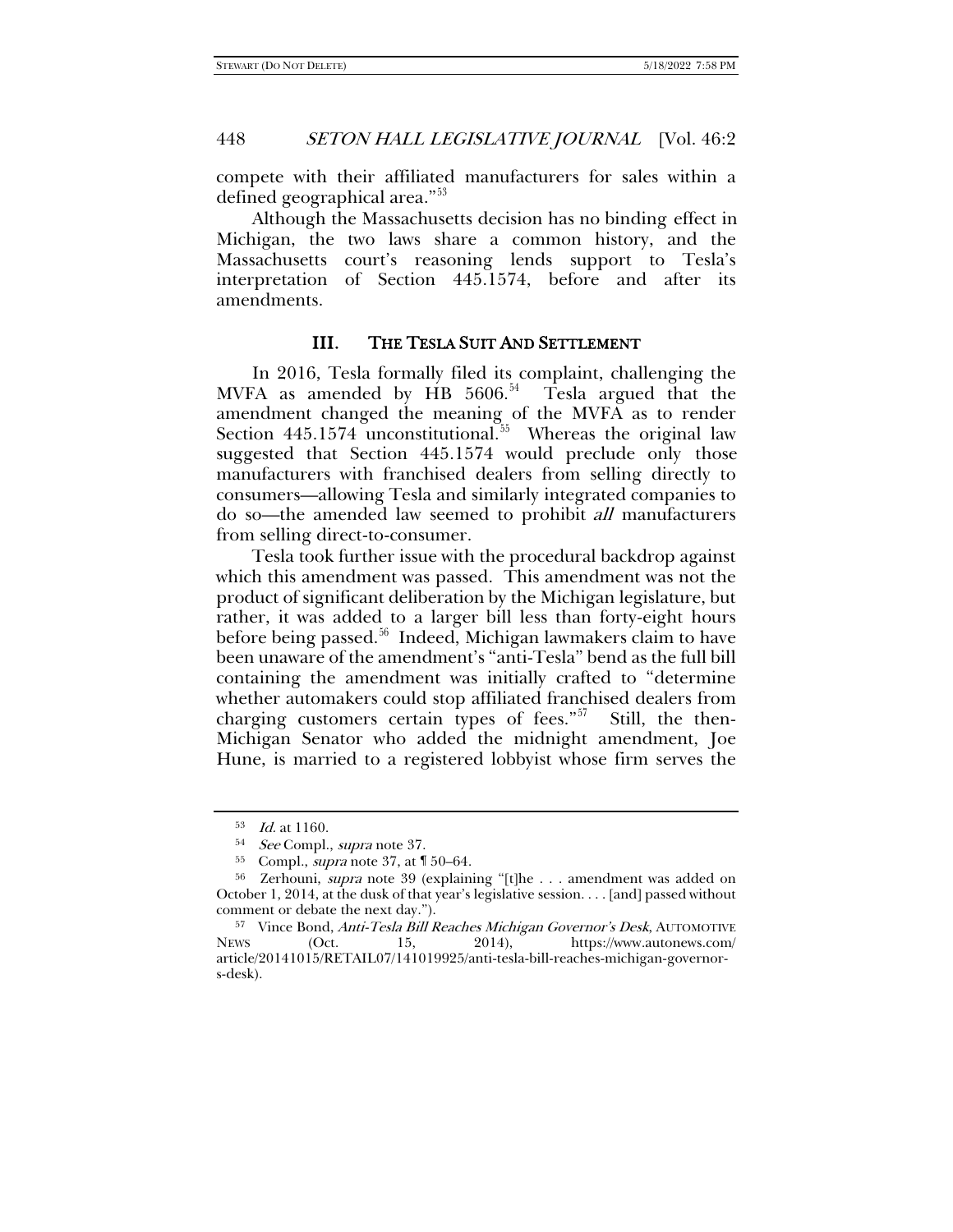<span id="page-10-0"></span>

Auto Dealers of Michigan.<sup>[58](#page-10-1)</sup> Before the settlement was reached, U.S. Magistrate Judge Ellen Carmody denied bids by Hune and other legislators to quash Tesla subpoenas seeking to gather information regarding the legislators' involvement with the Detroit auto industry.<sup>59</sup> While the discovery materials are largely confidential between the then-litigants, Tesla further alleged animus from specific Michigan legislators. $60$ 

In early 2020, Tesla settled the lawsuit and celebrated it as a "win."<sup>61</sup> The settlement purported to allow Tesla to sell direct-toconsumer by clarifying that existing law does not prohibit whollyowned Tesla subsidiaries from "owning or operating one or more service or repair facilities" or "performing warranty, recall, service, or repair work."[62](#page-10-5) The settlement further clarified that existing Michigan law does not prohibit Tesla from "delivering vehicles to Michigan residents in Michigan (whether directly, through a subsidiary, using an independent carrier, or otherwise) . . . so long as legal title for any vehicles sold by Tesla transfers outside the state of Michigan."<sup>63</sup> Lastly, the settlement allows Tesla to open "galleries" in Michigan that perform essentially the same function as traditional dealerships, so long as the directly owned galleries do not, themselves, transfer legal title to vehicles. $64$  The galleries could also perform other traditional functions of a dealer, such as conducting test drives and discussing prices, but they may only "facilitat[e] ordering and purchase of a vehicle for which legal title transfers out-of-state." $65$  It is important to note that this settlement was enacted under the Michigan Department of State's authority

<span id="page-10-1"></span><sup>58</sup> Paul Egan, Federal Judge In Tesla Case: Lawmakers Must Turn Over Records To Electric Automaker, DETROIT FREE PRESS (Aug. 21, 2017), https://www.freep.com/story/news/local/michigan/2017/08/21/tesla-lawsuit-

subpoenas-lawmaker-records-hune-sheppard/586676001; Marcia Hune, GSCI, https://www.gcsionline.com/the-gcsi-edge/marcia-hune/ (last visited Jan. 30, 2022).

<sup>59</sup> Egan, supra note [58.](#page-10-0)

<span id="page-10-3"></span><span id="page-10-2"></span> $60$  See Zerhouni, supra note [39](#page-6-6) (quoting Michigan state legislator, Jason Sheppard as saying, "[t]he Michigan dealers do not want you here. The local manufacturers do not want you here. So you're not going to be here.").

<span id="page-10-8"></span><span id="page-10-7"></span><span id="page-10-6"></span><span id="page-10-5"></span><span id="page-10-4"></span><sup>61</sup> Elon Musk (@elonmusk), TWITTER (Jan. 21, 2020, 6:30 PM), https://twitter.com/elonmusk/status/1219764212278464512.

 $62$  Joint Stipulation, *supra* not[e 46,](#page-8-7) at  $\mathbb{I}$  b.

 $63$  Joint Stipulation, *supra* not[e 46,](#page-8-7) at  $\mathbb{T}$  c.

<sup>&</sup>lt;sup>64</sup> Joint Stipulation, *supra* not[e 46,](#page-8-7) at  $\parallel$  e.

Joint Stipulation, *supra* not[e 46,](#page-8-7) at  $\P$  e.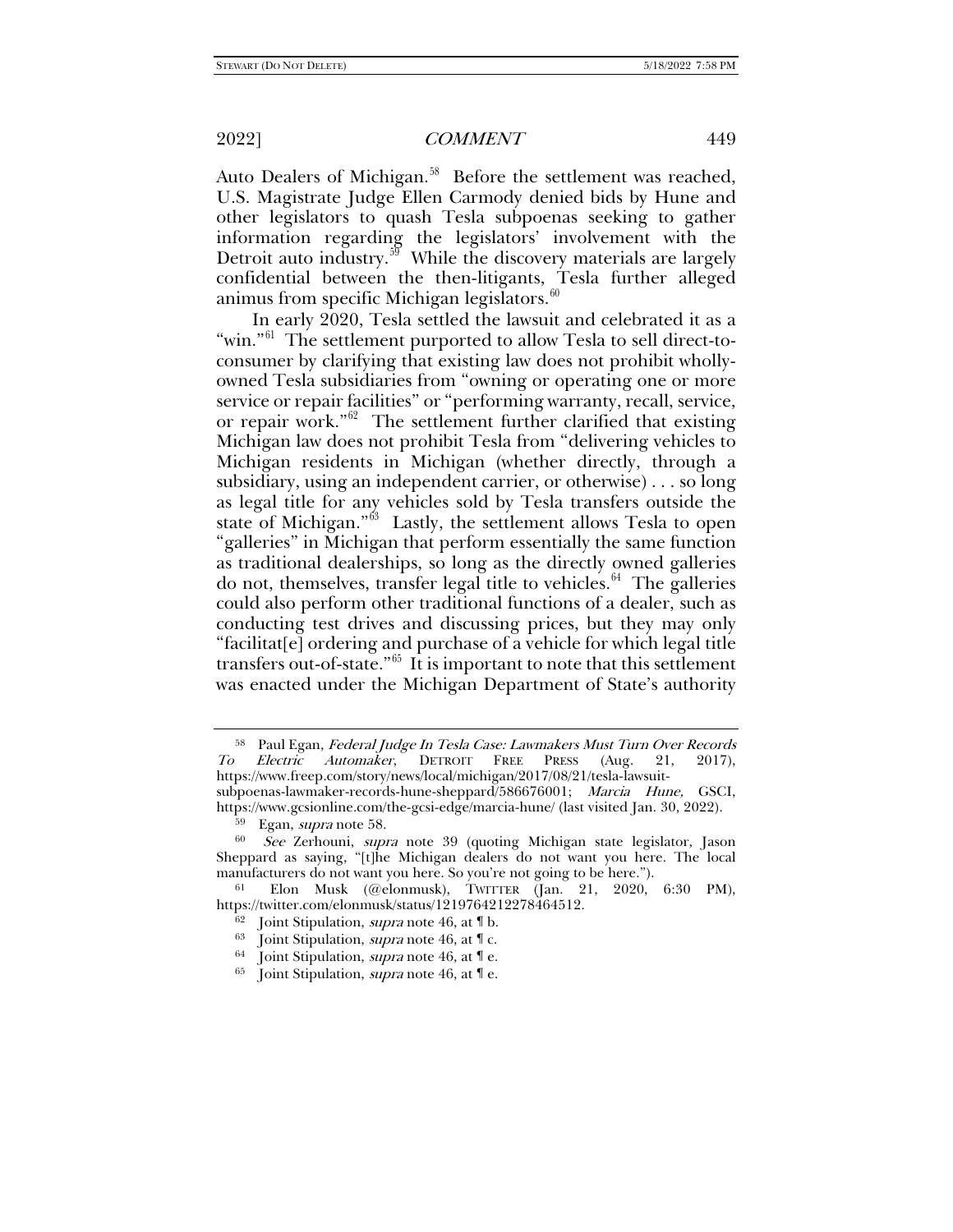to administer and enforce Section 445.1501 et seq., and M.C.L. Section  $257.1.^{66}$  $257.1.^{66}$  $257.1.^{66}$  Thus, this settlement does not actually alter, overrule, or abridge the statutes themselves. For practical purposes, it is more proper to regard the settlement as an agreement to not enforce Section 445.1574 as written against Tesla. $^{67}$  $^{67}$  $^{67}$  Indeed, the settlement ends in a "covenant" to only enforce Michigan law against Tesla in accordance with the terms of the settlement and to take no enforcement action that is inconsistent with the interpretation of law set forth in the settlement.<sup>68</sup> The covenant ends with the defendants stating that the interpretations of the law set forth in the settlement are not policy choices, but are simply an "objective" reading of the statute. $69$  Thus, the settlement did not actually change the law—it merely codified one interpretation as to Tesla. As of this publication, the law as written is still utterly enforceable as to all parties but "Tesla and its subsidiary or successor." $\frac{70}{10}$  $\frac{70}{10}$  $\frac{70}{10}$ 

Although the settlement has the practical effect of allowing Tesla to sell vehicles directly to consumers (establishing a whollyowned subsidiary to transfer title out-of-state is a relatively easy task for a large corporation), this "loophole," by its own terms, applies only to Tesla.<sup>71</sup> Because Tesla is the lone beneficiary of this settlement, the legal community has no clear guidance from the courts with respect to Tesla's substantive constitutional challenges. The remainder of this Comment seeks to shine light on the merits of these claims, had the suit gone forward.

Despite the settlement, the Tesla Wars are still raging behind closed doors in Lansing. In September 2020, Michigan Representative Jason Sheppard introduced legislation, HB 6233, $^{72}$  $^{72}$  $^{72}$ that would "shut the door" behind Tesla, allowing the Palo Alto manufacturer to be the sole manufacturer-dealer in the state.<sup>73</sup> HB 6233 would have amended the MVFA to add a section exempting Tesla from the statute's otherwise broad prohibition on direct-to-

<span id="page-11-1"></span><span id="page-11-0"></span><sup>&</sup>lt;sup>66</sup> Joint Stipulation, *supra* not[e 46,](#page-8-7) at  $\P$  a.<br><sup>67</sup> Joint Stipulation, *supra* note 46, at  $\P$  b.

Joint Stipulation, *supra* not[e 46,](#page-8-7) at  $\mathbb{I}$  b.

<span id="page-11-2"></span><sup>68</sup> Joint Stipulation, supra not[e 46,](#page-8-7) at ¶ b.

<span id="page-11-4"></span><span id="page-11-3"></span><sup>&</sup>lt;sup>69</sup> Joint Stipulation, *supra* not[e 46,](#page-8-7) at  $\mathbb{T}$  c.<br><sup>70</sup> Joint Stipulation, *supra* pote 46, at  $\mathbb{T}$  b.

Joint Stipulation, *supra* not[e 46,](#page-8-7) at  $\mathbb{I}$  b.

<span id="page-11-5"></span><sup>&</sup>lt;sup>71</sup> Joint Stipulation, *supra* not[e 46,](#page-8-7) at  $\P$  a.

<span id="page-11-7"></span><span id="page-11-6"></span> $72$  H.B. 6233, supra not[e 15.](#page-3-6)<br> $73$  See Lambert, supra note 1

See Lambert, supra note [14.](#page-3-7)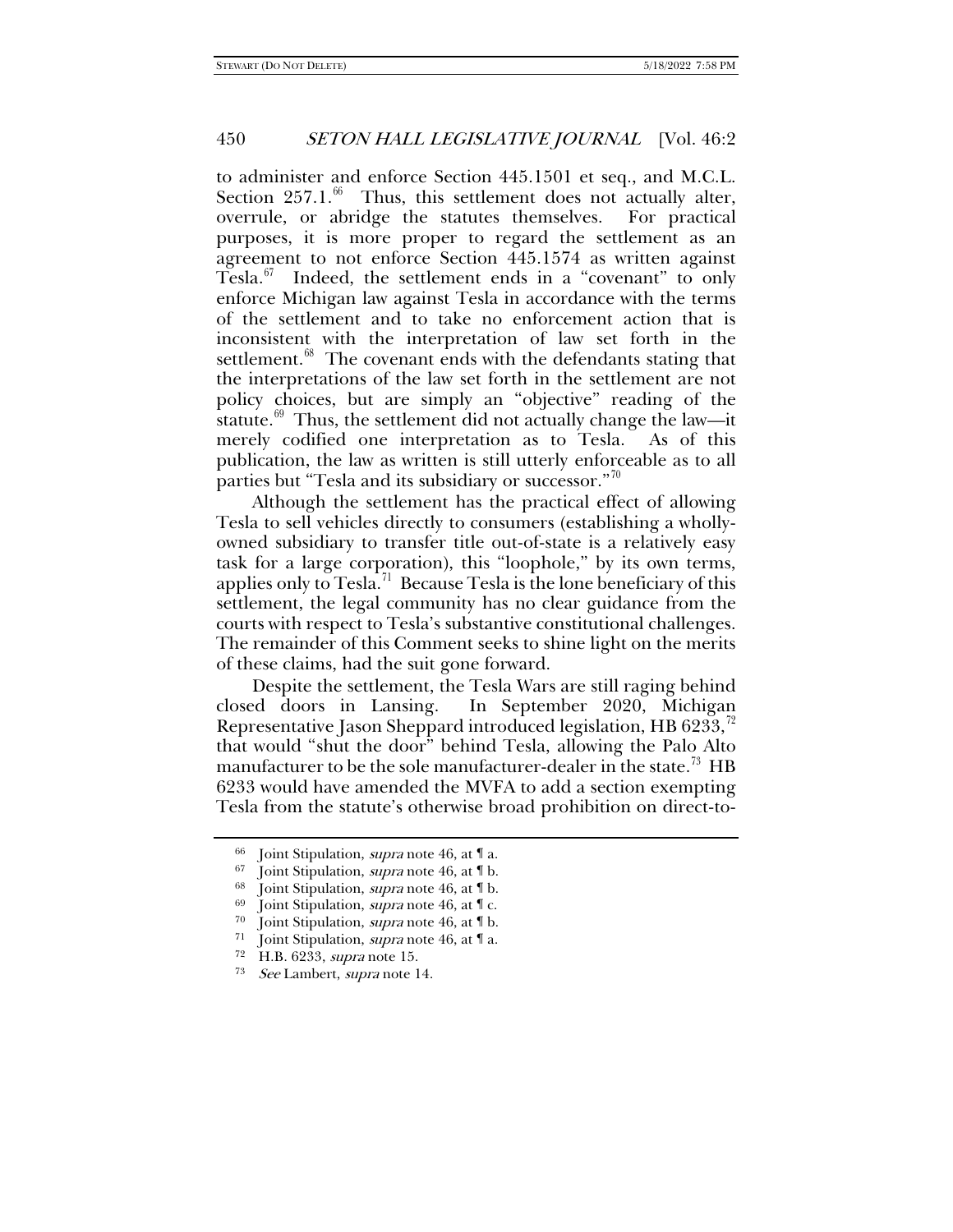consumer sales. Indeed, the bill would have amended Section 445.1574 to read in relevant part:

> [E]xcept as otherwise provided under [S]ection 17d. a manufacturer shall not do any of the following: . . . (h) Directly or indirectly own, operate, or control a new motor vehicle dealer . . . [or] (i) Sell any new motor vehicle directly to a retail customer other

than through franchised dealers.<sup>[74](#page-12-0)</sup>

The new section, Section 17d, would have established two conditions for a manufacturer being allowed to:

> (a) own a subsidiary that owns or operates . . . repair facilities . . . (b) Perform warranty, recall, service, or repair work . . . (c) Deliver new motor vehicles to residents [of Michigan] either directly or through a subsidiary . . . as long as the sale and passing of title for any new motor vehicle sold by the manufacturer are transferred to the buyer outside of [Michigan] . . . [and] (d) Own or operate . . . facilities in [Michigan] that educate customers and facilitate transactions.[75](#page-12-1)

The two conditions that must be met for Section 17d to apply are: (1) the "manufacturer [must have] entered into a joint stipulation and motion for entry of dismissal on January 22, 2020, in Tesla, Inc. v. Jocelyn Benson, et al"; and (2) the manufacturer [must] have "not sold a single new motor vehicle through any franchised new motor vehicle dealer [in Michigan]."[76](#page-12-2) Because Tesla is the only manufacturer that entered into the joint stipulation and motion for entry of dismissal on January 22, 2020, in Tesla, Inc. v. Jocelyn Benson, et al, it is the only manufacturer to whom Section 17d's exemptions from Section 445.1574 would apply.

<span id="page-12-0"></span><sup>74</sup> H.B. 6233, supra, note [15](#page-3-6) (new language in italic).

<span id="page-12-1"></span><sup>75</sup> H.B. 6233, supra, note [15,](#page-3-6) at § 17d.

<span id="page-12-2"></span><sup>76</sup> H.B. 6233, supra, note [15.](#page-3-6)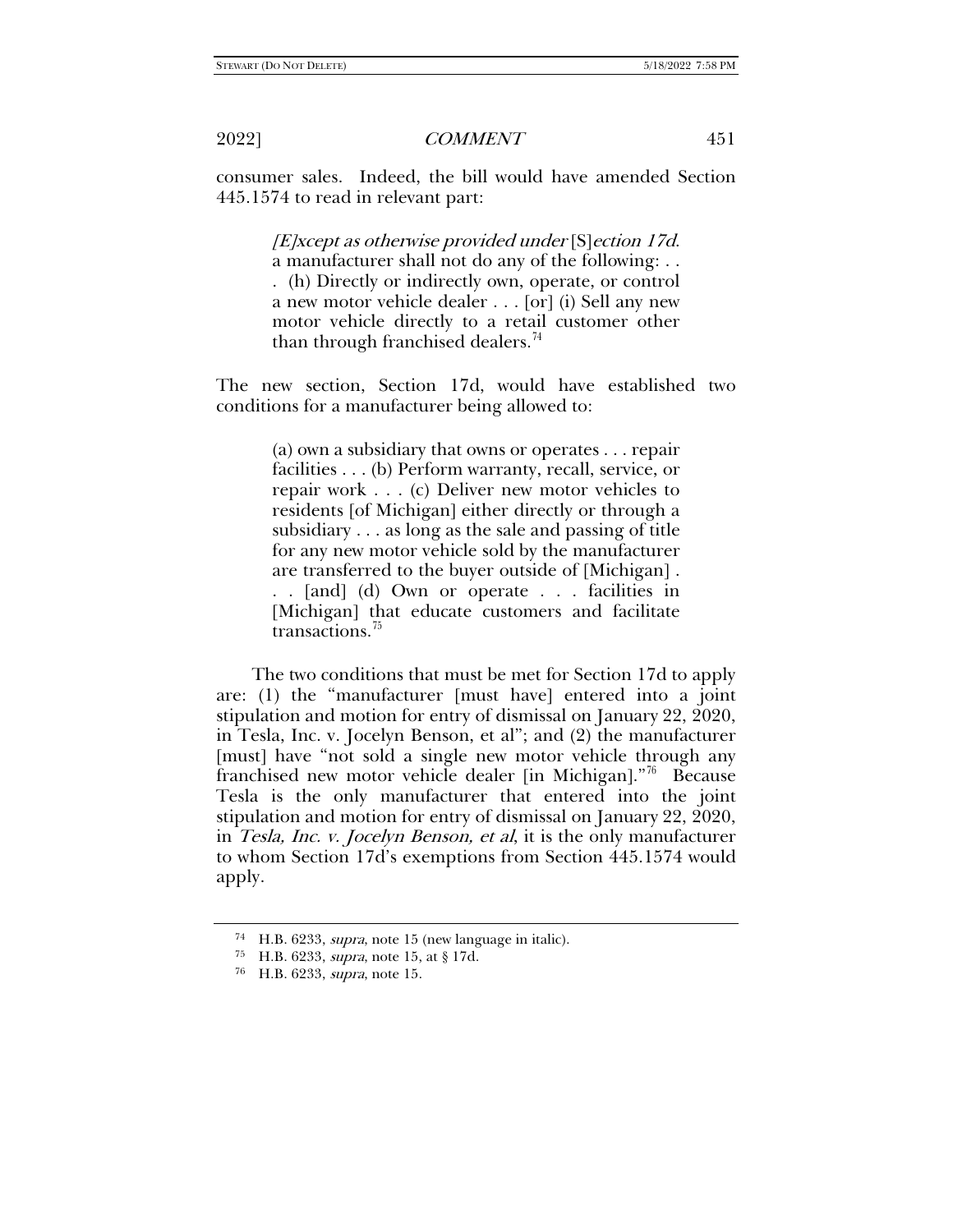On December 2, 2020, HB 6233 was significantly altered before being passed by the Michigan House to remove the Tesla carveout in what has been described as a feat of "impressive political backstabbing."<sup>[77](#page-13-0)</sup> While HB 6233 has not passed the Michigan Senate and been signed into law, it has the potential to close the very loophole that Tesla v. Johnson opened and the original HB 6233 sought to preserve. Thus, if the current version of HB 6233 ever becomes law—banning all direct-to-consumer auto sales—EV makers such as Rivian and Lucid (who were not parties to the settlement), may find an ally in the fight for directto-consumer auto sales in the Wolverine State: Tesla, Inc.

# IV. SUBSTANTIVE ARGUMENTS AGAINST DEALER PROTECTION LAWS

In its complaint, Tesla raised three grounds on which the amended Section 445.1574 violated its constitutional rights: (1) the Due Process Clause of the Fourteenth Amendment; (2) the Equal Protection Clause of the Fourteenth Amendment; and (3) the Commerce Clause of Article I.<sup>[78](#page-13-1)</sup> This Comment will overview the viability of the Equal Protection and Commerce Clause challenges. The due process theory is beyond the scope of this paper.

<span id="page-13-1"></span><span id="page-13-0"></span><sup>77</sup> H.B. 6233, supra, note [15](#page-3-6) (removing the Tesla carveout from Representative Sheppard's original bill); Fred Lambert, Tesla Loophole for Direct Sales in Michigan is Getting Shut with Impressive Political Backstabbing, ELECTREK (Dec. 3, 2020, 12:35 PM), https://electrek.co/2020/12/03/tesla-loophole-direct-sales-in-michigan-isgetting-shut-political-backstabbing/.

<sup>78</sup> Compl., supra, note [37,](#page-6-0) at ¶ 50–64.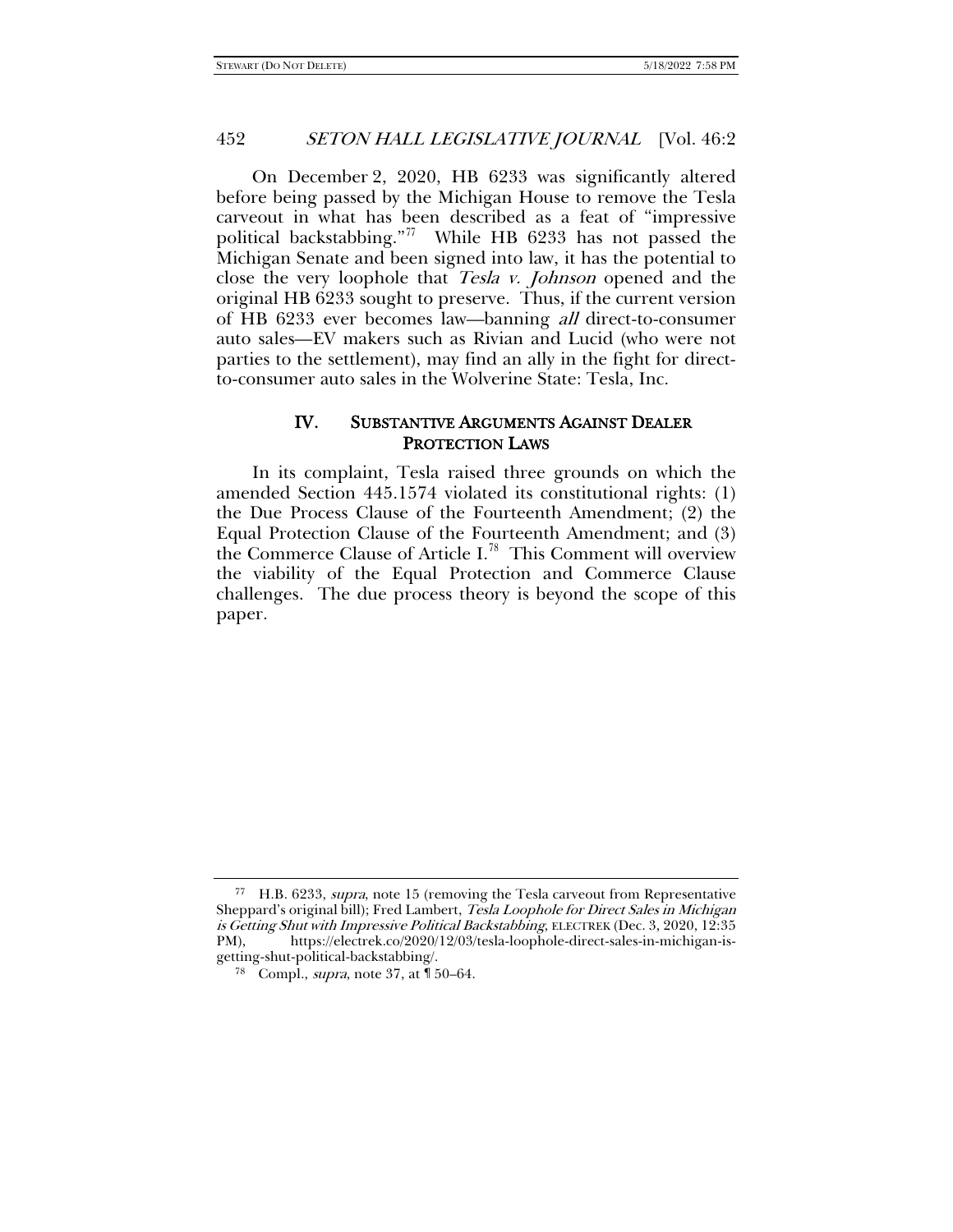## A. Equal Protection

Tesla alleged that the amended MVFA violated its Fourteenth Amendment right to equal protection.<sup>79</sup> Tesla claimed that Michigan unlawfully distinguished between entities in two ways: first, "between (a) manufacturer-owned dealerships, such as Tesla, and (b) franchised dealerships that are not owned by manufacturers, which are similarly situated in all material respects"; and second, "between (a) non-Michigan based manufacturers like Tesla, which do not use franchised dealerships as part of their sales model, and (b) Michigan-based manufacturers like General Motors, which do."<sup>[80](#page-14-1)</sup> Tesla claimed that Michigan had no legitimate purpose for such differential treatment and that the "irrational" classifications "exist solely for the purpose of protecting two discrete Michigan-based interest groups— Michigan's franchised auto dealers and Michigan-based manufacturers—from economic competition."<sup>[81](#page-14-2)</sup>

<span id="page-14-5"></span>Generally, when a law is challenged on equal protection grounds, the law is only subjected to "rational basis" review. $82 A$  $82 A$ law will be subject to heightened review, either strict or intermediate scrutiny, $83$  if it discriminates against a suspect or

<span id="page-14-4"></span>83 See Nancy M. Reininger, City of Cleburne v. Cleburne Living Center: Rational Basis with a Bite, 20 U.S.F. L. REV. 927 (1986) (discussing varying degrees of scrutiny in detail).

<sup>79</sup> Compl., supra, note [37,](#page-6-0) at ¶ 54.

<sup>80</sup> Compl., supra, note [37,](#page-6-0) at ¶ 56.

<sup>&</sup>lt;sup>81</sup> Compl., *supra*, note [37,](#page-6-0) at  $\sqrt{156}$ .

<span id="page-14-3"></span><span id="page-14-2"></span><span id="page-14-1"></span><span id="page-14-0"></span><sup>82</sup> But see United States v. Carolene Prod. Co., 304 U.S. 144, 153 n.4 (1938) ("There may be narrower scope for operation of the presumption of constitutionality when legislation appears on its face to be within a specific prohibition of the Constitution"); Loesel v. City of Frankenmuth, 692 F.3d 452, 461 (6th Cir. 2012) (quoting Rondigo, L.L.C. v. Twp. of Richmond, 641 F.3d 673, 681–82 (6th Cir. 2011)) ("The Equal Protection Clause prohibits discrimination by government which either burdens a fundamental right, targets a suspect class, or intentionally treats one differently than others similarly situated without any rational basis for the difference.").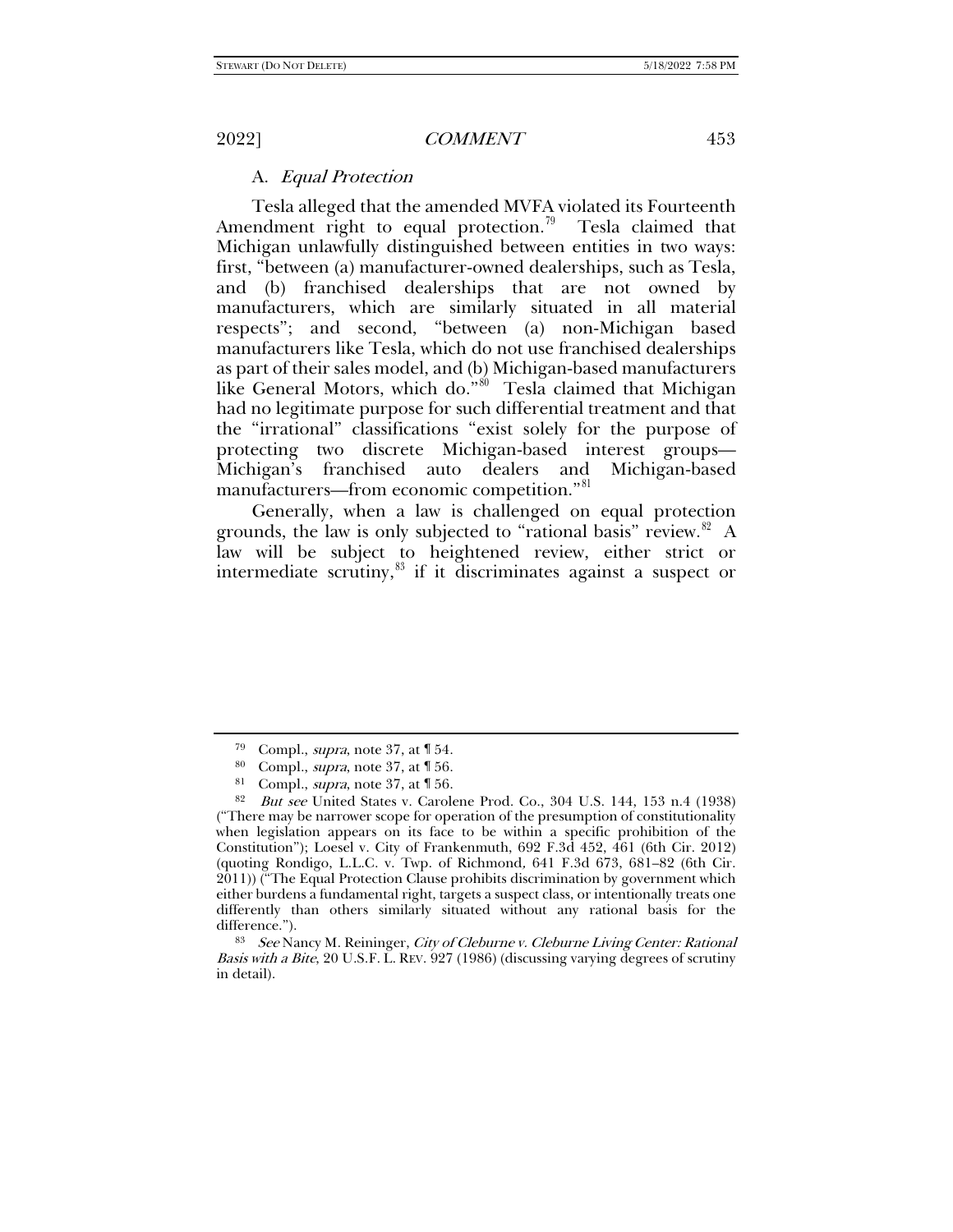quasi-suspect classification<sup>[84](#page-15-0)</sup> or abridges a "fundamental" right.<sup>[85](#page-15-1)</sup> If a law does not discriminate against such classifications or abridge fundamental rights, it is subject to rational basis review.<sup>[86](#page-15-2)</sup> Under rational basis review, a law will be upheld so long as it bears some rational relationship to a legitimate government purpose. $s<sub>i</sub>$ The challenger bears the burden of proving that the law either furthers no conceivable legitimate government purpose or that the means chosen to pursue such purpose are not rationally related to the purpose itself.<sup>[88](#page-15-4)</sup>

Here, there appear to be a few alternatives regarding Tesla's equal protection challenge to Section 445.1574. Before addressing the viable theories, we can rule out a few entirely. First and foremost, Tesla is a corporation, and even assuming that it is being "discriminated against," it does not belong to a suspect or quasi-suspect class. Thus, Tesla's only hope for review under strict or intermediate scrutiny rests on the law at issue infringing upon one of its fundamental rights. There seems to be no fundamental right implicated here. $89$  Thus, Section 445.1574 would likely be subject to rational basis review. $90\degree$  To prevail under this standard, Tesla will need to establish that it, or the non-suspect class to which it belongs, is indeed being treated differently from similarly

- <sup>87</sup> See Reininger, supra note [83](#page-14-5) (discussing "rational basis review" at length).
- <sup>88</sup> See Reininger, *supra* note [83.](#page-14-5)<br><sup>89</sup> See generally W. Coast Hotel C.

<span id="page-15-5"></span><span id="page-15-4"></span><span id="page-15-3"></span>See generally W. Coast Hotel Co. v. Parrish, 300 U.S. 379 (1937) (interferences with the "freedom of contract" are no longer subjected to strict scrutiny).

<span id="page-15-0"></span>See, e.g., Graham v. Richardson, 403 U.S. 365, 372 (1971) (explaining suspect classifications) ("classifications based on alienage, like those based on nationality or race, are inherently suspect and subject to close judicial scrutiny"); Miss. Univ. for Women v. Hogan, 458 U.S. 718, 724 (1982) (explaining quasi-suspect classifications) ("the party seeking to uphold a statute that classifies individuals on the basis of their gender must carry the burden of showing an 'exceedingly persuasive justification' for the classification").

<span id="page-15-2"></span><span id="page-15-1"></span><sup>85</sup> Carolene Prod. Co., 304 U.S. at 153 ("There may be narrower scope for operation of the presumption of constitutionality when legislation appears on its face to be within a specific prohibition of the Constitution.").

<sup>86</sup> See Reininger, supra, note [83.](#page-14-5)

<span id="page-15-6"></span><sup>&</sup>lt;sup>90</sup> There is, however, precedent to suggest that the Court will apply heightened review as it sees fit, notwithstanding the lack of "fundamental rights" or "suspect" classifications being implicated. The Court has said that it would "not be faithful to [its] obligations under the Fourteenth Amendment if [it] applied so deferential a standard to every classification." See Plyler v. Doe,  $457\text{ }\mathrm{U}$ .S. 202, 216 (1982) (applying heightened scrutiny to a law that did not abridge fundamental rights or discriminate against a suspect (or quasi-suspect) classification).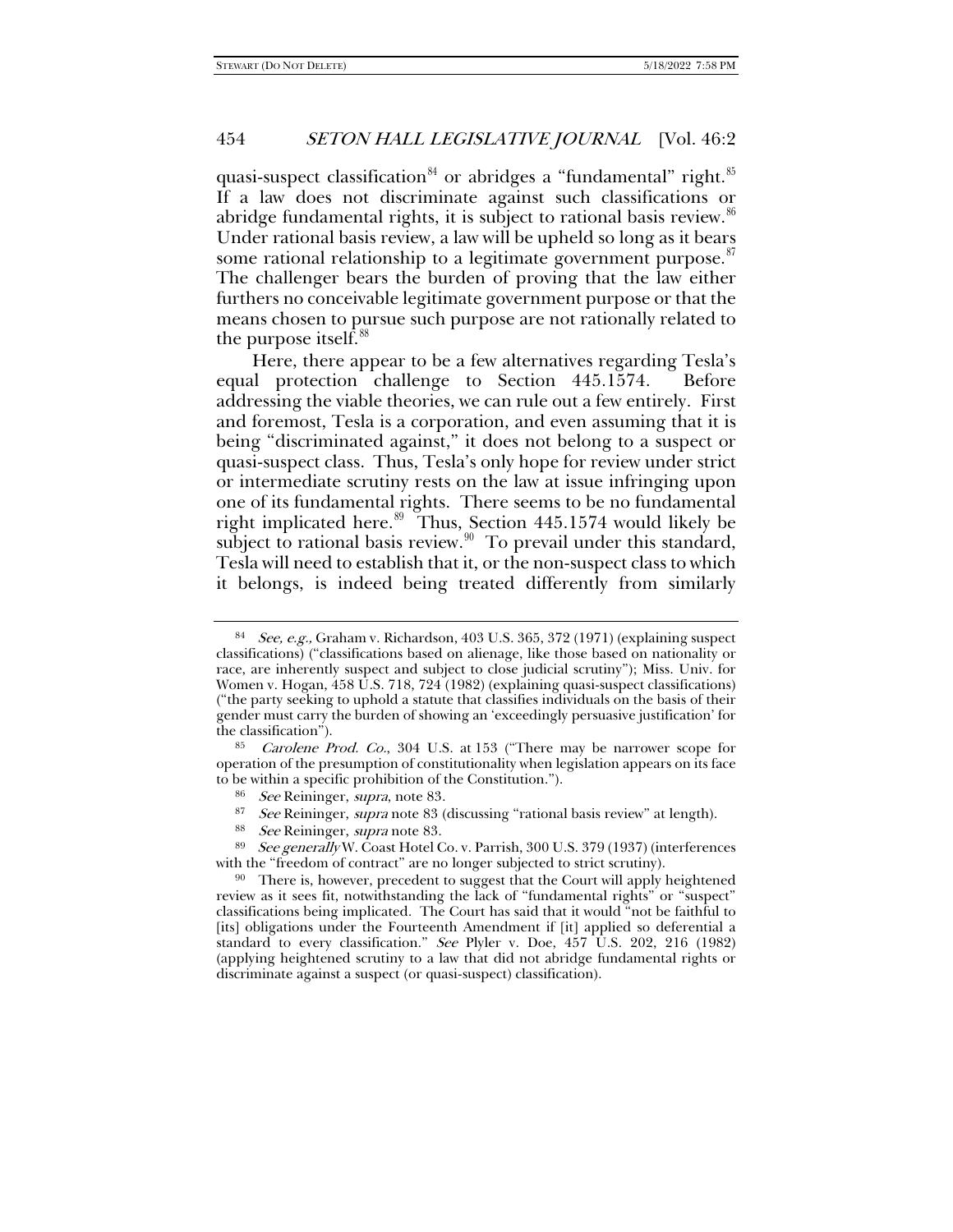situated entities *and* that the government lacks a legitimate purpose for such disparate treatment.<sup>[91](#page-16-0)</sup>

Tesla did not claim to be part of a suspect or quasi-suspect class, nor could it. It is also not obvious that Tesla belongs to any "class" at all, given the lack of "manufacturer-owned" dealerships in Michigan.<sup>97</sup> Indeed, Tesla seems to be putting forward that *it* was discriminated against more than any "class."<sup>93</sup> Thus, Tesla's argument evokes a "class of one" claim. The Supreme Court has explained that a plaintiff may bring an equal protection claim, notwithstanding lack of membership in any class, because the Equal Protection Clause exists to "secure every person within the State's jurisdiction against intentional and arbitrary discrimination, whether occasioned by express terms of a statute or by its improper execution through duly constituted agents."<sup>[94](#page-16-3)</sup>

The paradigm class of one claim is where: "(1) the plaintiff alleges that he has been intentionally treated differently from others similarly situated and (2) that there is no rational basis for the difference in treatment or the cause of the differential treatment is a 'totally illegitimate animus' toward the plaintiff by the defendant."[95](#page-16-4)

<span id="page-16-0"></span><sup>91</sup> TriHealth, Inc. v. Bd. of Comm'rs, 430 F.3d 783, 790 (6th Cir. 2005) ("[D]isparate treatment of persons is reasonably justified if they are dissimilar in some material respect.").

<span id="page-16-1"></span><sup>92</sup> See Compl., supra note [37,](#page-6-0) at 131. Tesla also alleged that the Detroit manufacturers support Section 445.1574. See id.

<span id="page-16-2"></span><sup>93</sup> Compl., supra note [37,](#page-6-0) at ¶ 31 ("Section 445.1574 and the Anti-Tesla Amendment").

<span id="page-16-3"></span><sup>94</sup> Vill. of Willowbrook v. Olech, 528 U.S. 562, 564 (2000) (quoting Sioux City Bridge Co. v. Dakota City., 260 U.S. 441, 445 (1923)).

<span id="page-16-4"></span><sup>95</sup> McDonald v. Vill. of Winnetka, 371 F.3d 992, 1001 (7th Cir. 2004); Vill. of Willowbrook, 528 U.S. at 564 (holding for the plaintiff "where the plaintiff did not allege membership in a class or group."); *see also* Michael D. Bersani, *"Class of One"* Equal Protection Claims: Confusion and Uncertainty Post Olech and Engquist, HCB ATT'YS, http://www.hcbattorneys.com/wp-content/uploads/2016/07/13.-HCC-2012- Class-of-One-Equal-Prot.-Claims.pdf (overviewing the approach various circuits take to "class of one" claims).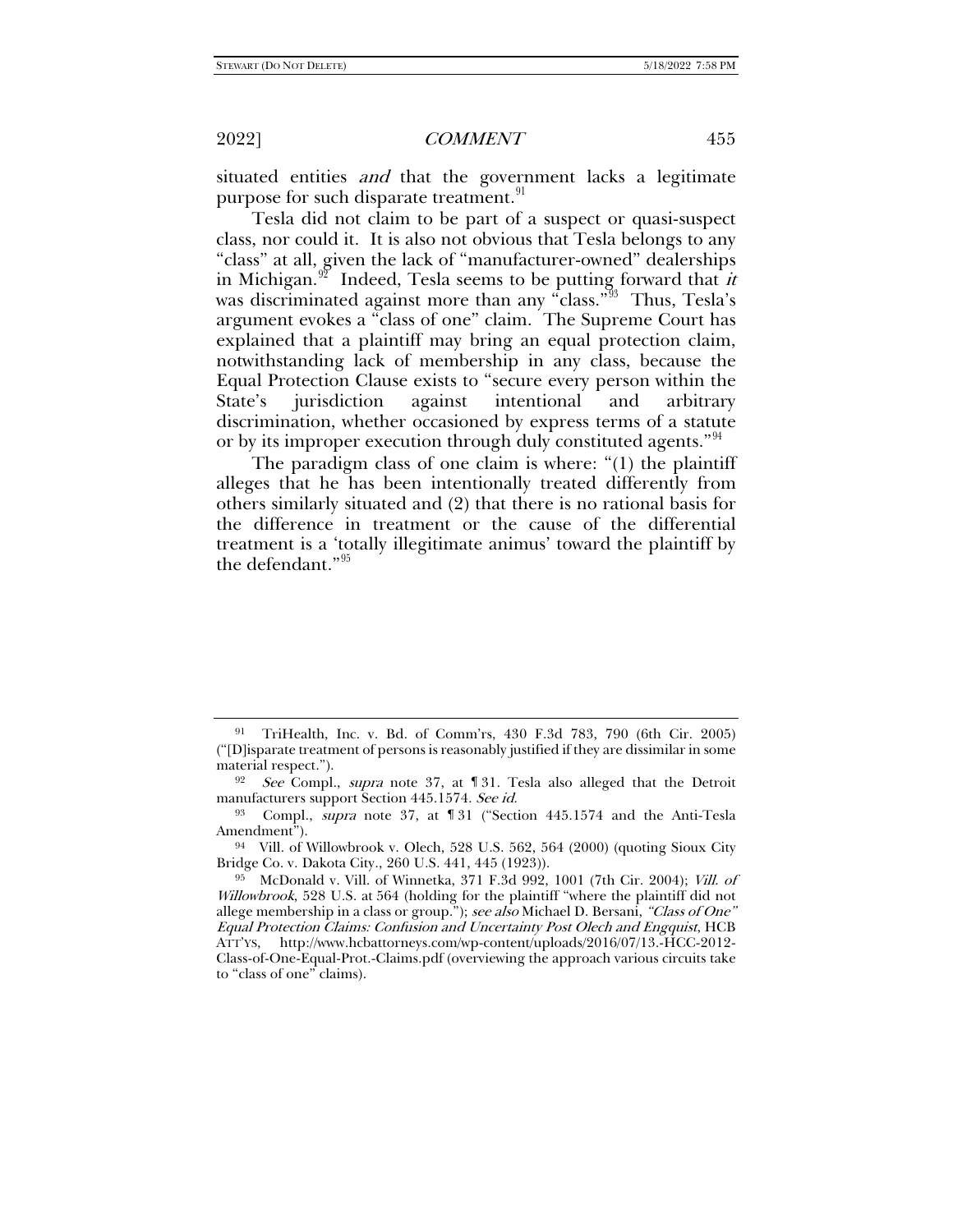#### 1. Similarly Situated

In the Sixth Circuit, where Tesla filed suit, a class of one plaintiff must demonstrate that he was treated differently than others "who were similarly situated in all material respects."[96](#page-17-0) To be similarly situated, a plaintiff and those with whom he claims to be similarly situated ("comparators") need not be identical, and not all differences between the plaintiff and his comparators are material. $97$  Thus, the relevant inquiry for the litigants would be the degree to which manufacturer-dealers and franchised dealers are similarly situated. Only after Tesla can establish that these two groups are indeed "similarly situated" does it become relevant that the two groups are being treated differently such that the government must have a basis for the disparity. $98$  The question of whether a plaintiff and comparator are similarly situated is generally one for a jury, and thus a claim under this theory should survive summary judgment.<sup>[99](#page-17-3)</sup> Here, Tesla could make a compelling case that manufacturer-dealers are similarly situated to franchised dealers for the purposes of Section 445.1574. Given that not all differences between a plaintiff and his comparators are

<span id="page-17-0"></span> $96$  Loesel v. City of Frankenmuth, 692 F.3d 452, 462 (6th Cir. 2012) (citing TriHealth, 430 F.3d at 790 ("Materiality is an integral element of the rational basis inquiry. . . . [D]isparate treatment of persons is reasonably justified if they are dissimilar in some material respect.")); see also Schellenberg v. Twp. of Bingham, 436 F. App'x 587, 591 (6th Cir. 2011) (holding that "plaintiffs must allege that they and other individuals who were treated differently were similarly situated in all material respects.") (internal citations omitted).

<span id="page-17-1"></span><sup>&</sup>lt;sup>97</sup> Loesel, 692 F.3d at 463 ("[The City] has not explained how any differences between the products to be sold by Wal-Mart and those sold by either Bronner's or Kroger is relevant and material to the enactment of a size-cap and the equal protection analysis.").

<span id="page-17-2"></span><sup>&</sup>lt;sup>98</sup> TriHealth, 430 F.3d at 790 ("[D]isparate treatment of persons is reasonably justified if they are dissimilar in some material respect.").

<span id="page-17-3"></span> $99$  *Loesel*, 692 F.3d at 463 (quoting Eggleston v. Bieluch, 203 F. App'x 257, 264 (11th Cir. 2006) ("[D]etermining whether individuals are similarly situated is generally a factual issue for the jury."). Summary judgment will be granted if the pleadings, depositions, answers to interrogatories, and admissions on file, together with any affidavits, show that there is no genuine issue as to any material fact and that the moving party is entitled to a judgment as a matter of law. Fed. R. Civ. P. 56. An issue of material fact is "genuine" only if premised on evidence upon which a reasonable jury could return a verdict in favor of the non-moving party. Hedrick v. W. Rsrv. Care Sys., 355 F.3d 444, 451 (6th Cir. 2004). A fact in dispute is "material" only if its resolution could affect the outcome of the suit under the governing substantive law. Id.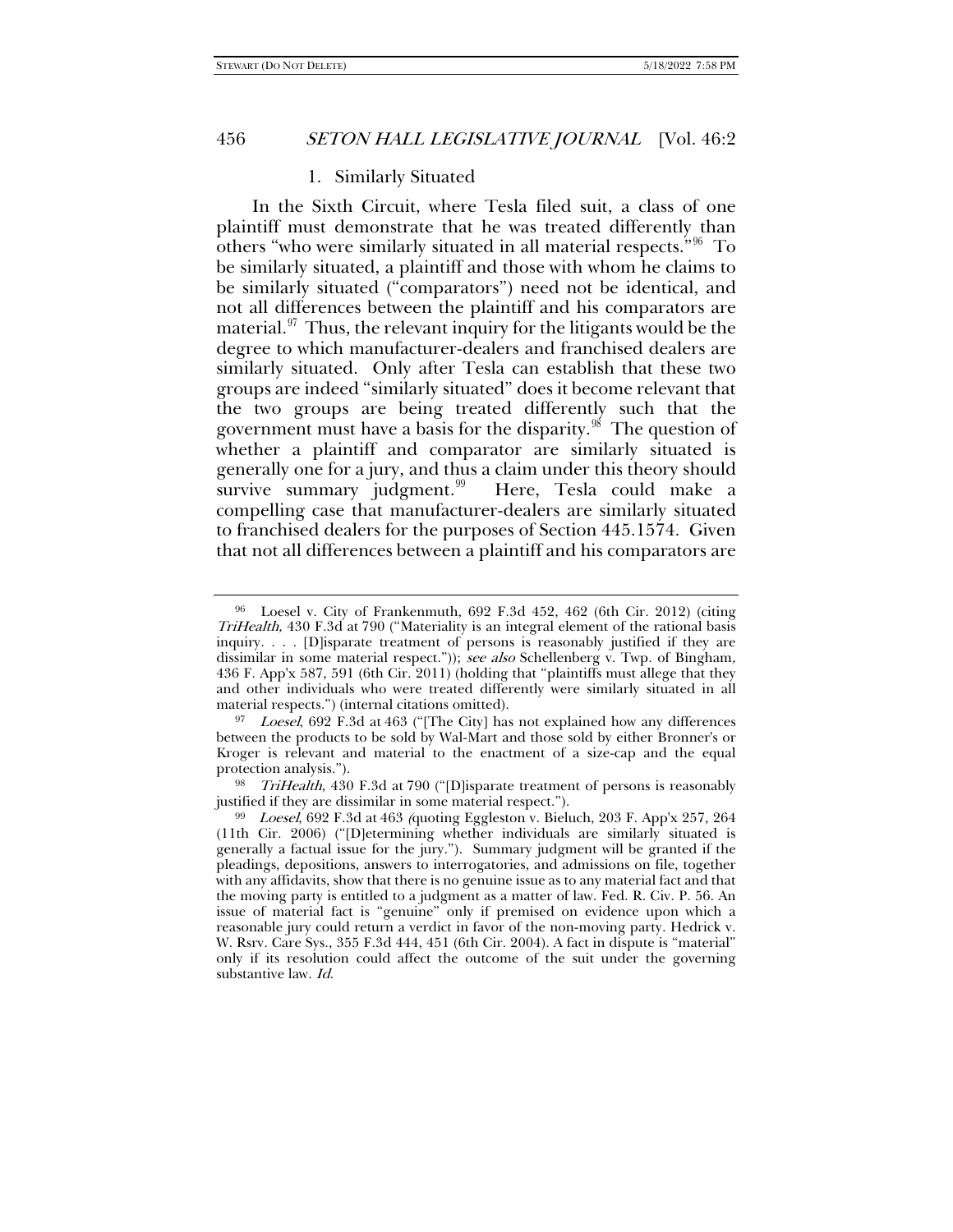material, the Sixth Circuit has given guidance as to what a jury could reasonably find to be a material difference.<sup>100</sup> This guidance indicates that the jury could find a difference immaterial (such that an equal protection suit may continue), in light of the purpose the statute purports to serve. $101$ 

In *Loesel v. City of Frankenmuth*, the Loesel family ("Loesels") brought a class of one equal protection challenge against a Michigan zoning ordinance precluding construction of buildings over 65,000 square feet on their land, yet permitting such buildings on other parcels.<sup>102</sup> The Loesels contracted to sell their land to Wal-Mart, which planned to build a store on-site, but the new city ordinance made it nearly impossible for Wal-Mart to build.<sup>[103](#page-18-3)</sup> As a result, the superstore backed out of the sale.<sup>[104](#page-18-4)</sup> The government attempted to justify the Loesels' disparate treatment by contending that the parcels were materially different because the Loesels' land was zoned differently from comparator parcels.<sup>[105](#page-18-5)</sup> The Loesels' parcel was zoned "CL-PUD," a commercial designation for developments that "provide principally for sale of goods and services . . . including but not limited to grocery, department drug, and hardware stores," while the comparator's property was zoned "B-3," a "highway commercial" designation.<sup>[106](#page-18-6)</sup> The court ruled that a jury could have reasonably found the zoning designation to be immaterial because both designations exist to encourage commercial development and, but for the new ordinance, both designations would have allowed for a Wal-Mart to be built.<sup>[107](#page-18-7)</sup> The court concluded that despite the parcel's differences, the fact that both zoning designations served the purpose of encouraging commercial development was sufficient

 $100$  See, e.g., Loesel, 692 F.3d at 462 (discussing Sixth Circuit case law).

<span id="page-18-1"></span><span id="page-18-0"></span><sup>&</sup>lt;sup>101</sup> Id. at 464 ("[A] jury could  $\dots$  have reasonably concluded that the difference in 'labels' for these commercially zoned properties is not material.").

 $102$  *Id.* at 460–65.

<sup>103</sup> Id.

<span id="page-18-4"></span><span id="page-18-3"></span><span id="page-18-2"></span><sup>104</sup> Id. ("In light of the new size-cap ordinance, however, Wal-Mart declined to continue with the approval process and . . . informed the Loesels that it intended to terminate the purchase agreement pursuant to the 'feasibility' clause.").

<sup>105</sup> Id. at 463.

<sup>106</sup> Loesel, 692 F.3d at 456–57.

<span id="page-18-7"></span><span id="page-18-6"></span><span id="page-18-5"></span> $107$  *Id.* at 464 ("As part of the City's Plan, however, the promotion of commercial development is encouraged on the CL-PUD properties.").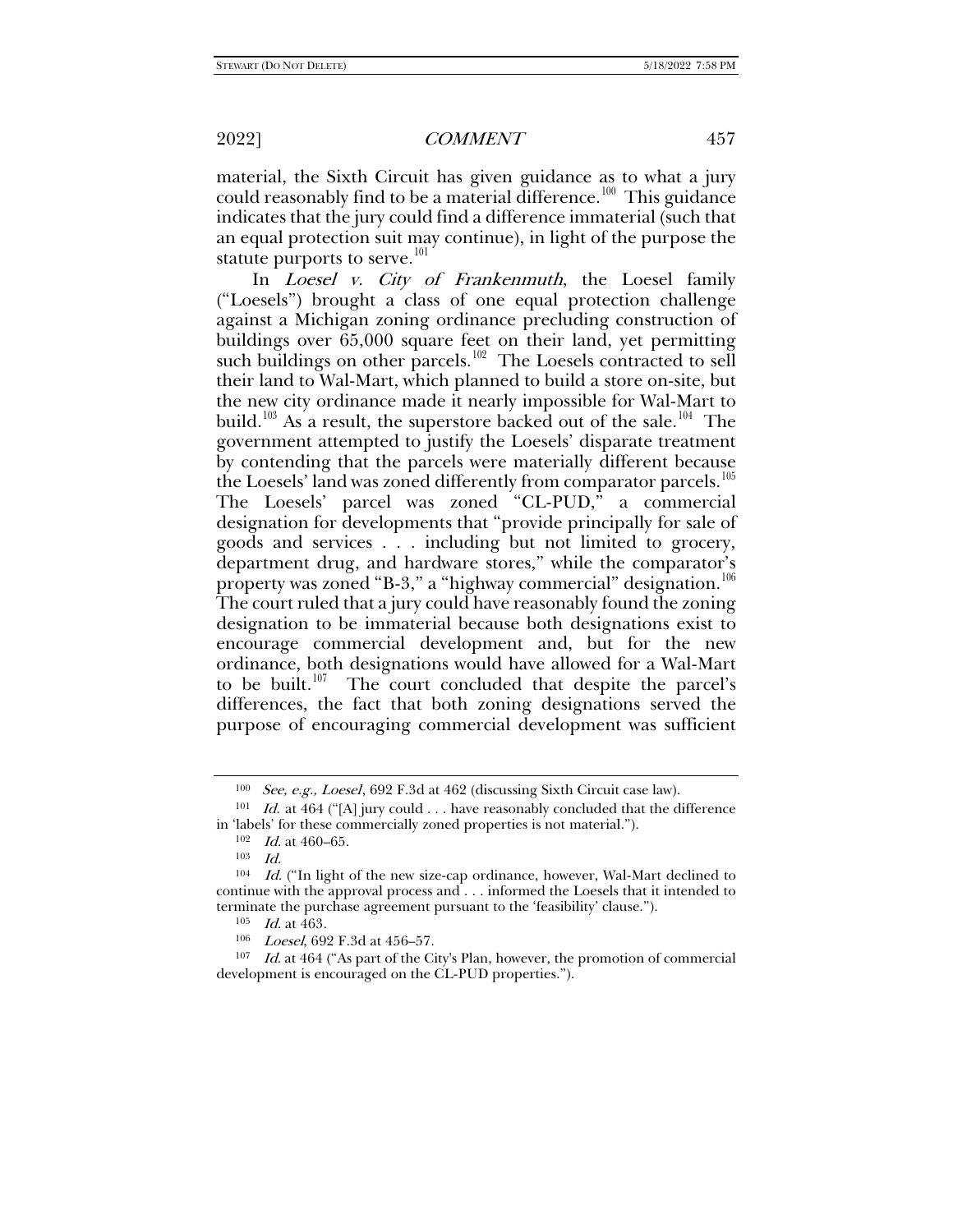for a jury to find the difference immaterial. $108$  Thus, the difference that may have been material was not the label affixed to each zoning designation but the purpose of the designations something common among the Loesels and their comparators.

Just as the parcels in Loesel were indeed "different" (in zoning designation), so too are manufacturer-dealers and franchised dealers different (in ownership status). Per *Loesel*, this distinction is not fatal, lest it be deemed "material."[109](#page-19-1) Tesla alleged that manufacturer-dealers are similarly situated to franchisee-dealers "in all material respects."<sup>[110](#page-19-2)</sup> Whereas the *Loesel* court would have permitted a jury to find the zoning designation immaterial, considering that the two designations served the same purpose (to encourage commercial development), a reasonable jury could have found the difference between manufacturer-owned dealers and franchised dealers immaterial in light of the purpose of the MVFA. Given that the MVFA was designed to protect franchisees from manufacturers, and a manufacturer without franchisees cannot harm its franchisees, the difference between independent dealerships and manufacturer-owned dealerships seems to be immaterial—or at the very least raises a question for a jury. Having established that a jury could regard the manufacturerowned versus franchisee-owned distinction as immaterial, the rest of the inquiry concerns the government's justification for treating the similarly situated parties differently.

#### 2. Rational Basis

In the Sixth Circuit, "[a] 'class of one' plaintiff may demonstrate that a government action lacks a rational basis in one of two ways: either by 'negativ[ing] every conceivable basis which might support' the government action, or by demonstrating that the challenged government action was motivated by animus or illwill."<sup>111</sup> The government "has no obligation to produce evidence

<span id="page-19-0"></span><sup>&</sup>lt;sup>108</sup> Id. ("[A] jury could . . . have reasonably concluded that the difference in 'labels' for these commercially zoned properties is not material.").

<span id="page-19-2"></span><span id="page-19-1"></span><sup>109</sup> Id. at 462 (explaining that materially different persons need not be treated the same).

<sup>110</sup> Compl., supra not[e 37,](#page-6-0) at ¶ 56.

<span id="page-19-3"></span><sup>111</sup> Warren v. City of Athens, 411 F.3d 697, 711 (6th Cir. 2005) (quoting Klimik v. Kent Cnty. Sheriff's Dep't., 91 F. App'x 396, 400 (6th Cir. 2004)).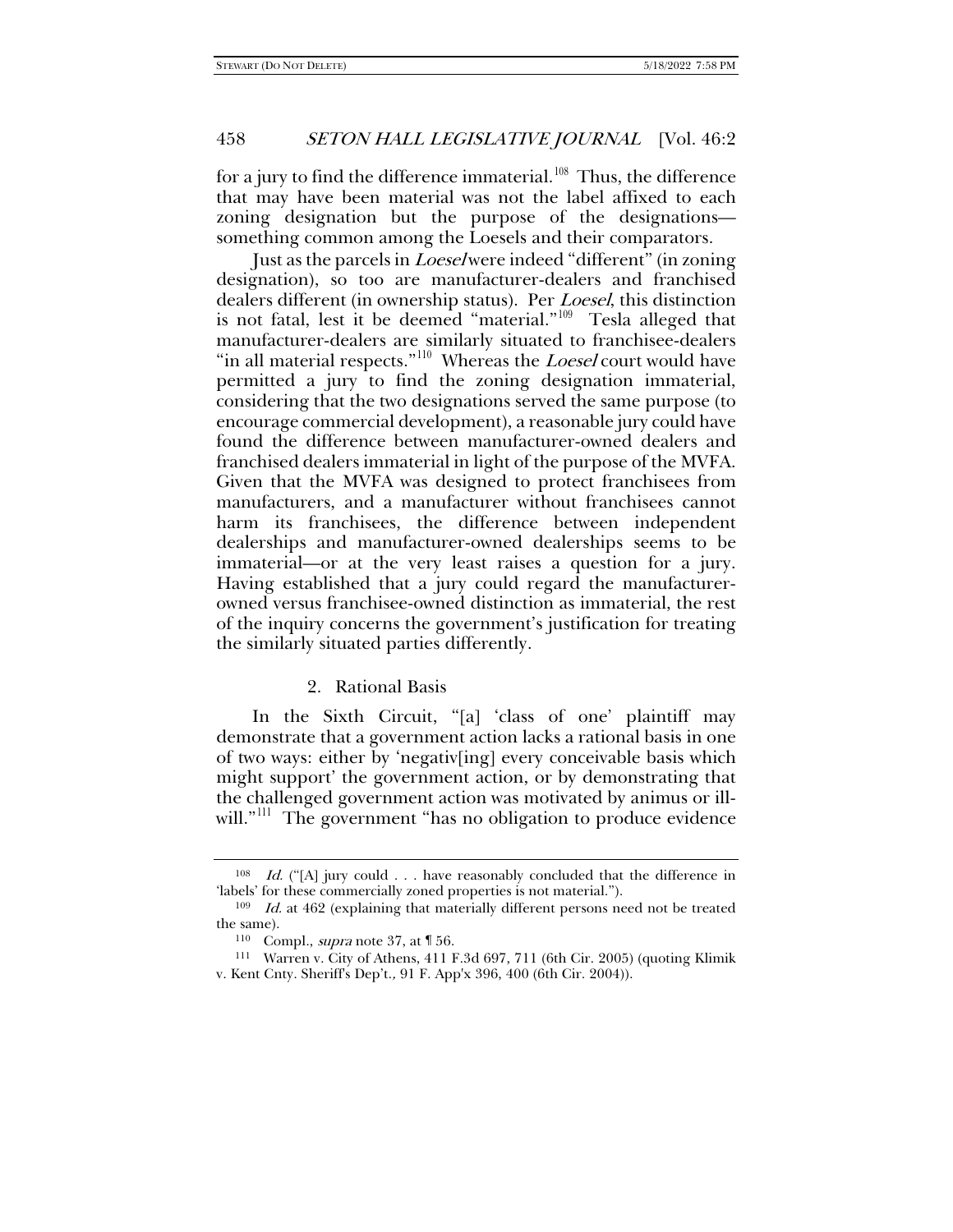to sustain the rationality of its action; its choice is presumptively valid and 'may be based on rational speculation unsupported by evidence or empirical data.'"[112](#page-20-0) The government's action will not lack rational justification simply because it "is not made with mathematical nicety or because in practice it results in some inequality."[113](#page-20-1) An equal protection claim will succeed only if the government's action is shown to be "irrational."[114](#page-20-2) "Negativing" every conceivable basis for the government's action is an incredibly demanding standard for a plaintiff.<sup>115</sup>

Rather than negating every conceivable basis that might support the amended Section 445.1574, a challenger like Tesla could assert a claim under the alternative theory that the law was born of "animus or ill-will."<sup>116</sup> The government does not demonstrate the animus required under this theory merely because it opposes a plaintiff's business ambitions; rather, the government must have expressed animus against the plaintiff, personally.[117](#page-20-5) A court will deduce the government's objective from "both direct and circumstantial evidence," including, but not limited to, the "historical background of the decision under challenge," the "events leading to the enactment or official policy in question," and the "legislative or administrative history," including contemporaneous statements made by members of the decisionmaking body."[118](#page-20-6) All of these factors inform the question of discriminatory object.<sup>[119](#page-20-7)</sup> Further, the Supreme Court seems to

<span id="page-20-0"></span><sup>112</sup> TriHealth, Inc. v. Bd. of Comm'rs, 430 F.3d 783, 790–91 (6th Cir. 2005) (quoting F.C.C. v. Beach Commc'ns, Inc., 508 U.S. 307, 315 (1993)).<br><sup>113</sup> F.C.C. 508 U.S. at 316 n.7 (quoting Dandridge v. Williams, 397 U.S. 471, 485

<span id="page-20-2"></span><span id="page-20-1"></span><sup>(1970)).</sup>

<sup>114</sup> Warren, 411 F.3d at 710.

<span id="page-20-3"></span><sup>115</sup> Loesel v. City of Frankenmuth, 692 F.3d 452, 461 (6th Cir. 2012) ("Class-ofone claims are generally viewed skeptically."); TriHealth, 430 F.3d at 791 (describing a class of one plaintiff's burden as a "heavy" burden).<br><sup>116</sup> Id. at 467 (explaining that either a "no conceivable basis" or an "animus"

<span id="page-20-4"></span>theory is sufficient to find for a plaintiff); see also Rondigo, L.L.C. v. Twp. of Richmond, 641 F.3d 673, 682 (6th Cir. 2011).

<span id="page-20-5"></span><sup>&</sup>lt;sup>117</sup> Loesel, 692 F.3d at 467 ("Although the Loesels presented abundant evidence showing that certain City officials, such as City Manager Graham, strongly opposed having a Wal-Mart supercenter in Frankenmuth, the animus had to be directed against the Loesels to be relevant to their claim.").<br><sup>118</sup> Arlington Heights v. Metropolitan Hous. Dev. Corp., 429 U.S. 252, 266–68

<span id="page-20-7"></span><span id="page-20-6"></span><sup>(1977).</sup>

<sup>119</sup> Personnel Adm'r of Mass. v. Feeney, 442 U.S. 256, 279, n. 24 (1979).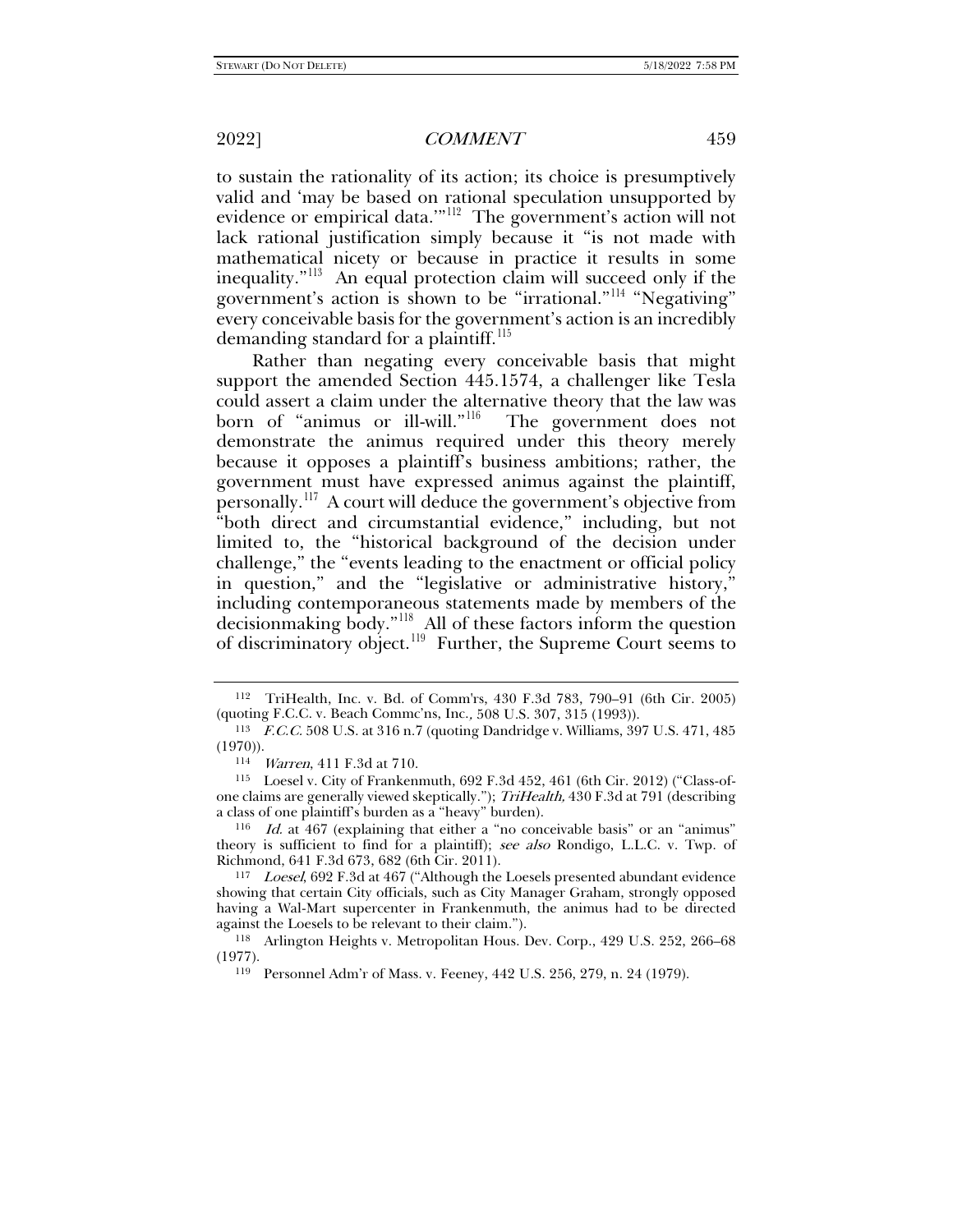exact laws born of animus to a more stringent form of rational basis review.<sup>[120](#page-21-0)</sup> Indeed, the Court has recognized a difference between laws that *incidentally* burden a non-suspect class and laws that were passed with the *object* of harming a non-suspect class.<sup>[121](#page-21-1)</sup> Commentators have sometimes termed this "rational basis with bite." $^{122}$  $^{122}$  $^{122}$ 

Here, Tesla could point to the statements made by legislators to support the inference that HB 5606 was passed with the purpose of intentionally discriminating against Tesla and generating rents for heritage manufacturers with an undeniable presence in Michigan government.<sup>123</sup> This body of evidence, if properly brought into court, suggests animus. This seems like a viable strategy, and at the very least may allow Tesla to survive a motion to dismiss. Future litigants would be wise to investigate the government's motive for passing such laws because these motives inform the inquiry as to dormant commerce violations, equal protection violations, and due process violations.<sup>[124](#page-21-4)</sup>

<span id="page-21-0"></span><sup>&</sup>lt;sup>120</sup> Compare City of Cleburne, Tex. v. Cleburne Living Ctr., 473 U.S. 432, 450 (1985) (quoting the court of appeals, "[t]he *City* never justifies its apparent view that other people can live under such 'crowded' conditions when mentally retarded persons cannot") (emphasis added), with Williamson v. Lee Optical of Okla. Inc., 348 U.S. 483, 487 (1955) ("[L]aw may exact a needless, wasteful requirement in many cases. But it is for the *legislature, not the courts*, to balance the advantages and disadvantages of the new requirement") (emphasis added).

<span id="page-21-1"></span><sup>121</sup> U. S. Dep't of Agric. v. Moreno, 413 U.S. 528, 534 (1973) ("desire to harm a politically unpopular group cannot constitute a legitimate governmental interest"); Romer v. Evans, 517 U.S. 620, 635 (1996) (striking down a law under rational basis review because the "immediate, continuing, and real injuries . . . outr[a]n and belie[d] any legitimate justifications that may be claimed for it").

<sup>&</sup>lt;sup>122</sup> See generally Reininger, supra not[e 83](#page-14-5) (discussing "rational basis with bite").<br><sup>123</sup> Zerhouni, *supra*, note 39 (quoting Representative Iason Sheppard in a

<span id="page-21-3"></span><span id="page-21-2"></span>Zerhouni, supra, note [39](#page-6-6) (quoting Representative Jason Sheppard in a conversation with Tesla representatives: "the Michigan dealers do not want you here.

<span id="page-21-4"></span><sup>&</sup>lt;sup>124</sup> But see SCALIA & GARNER, supra, note 37 at 56 ("the purpose must be derived from the text, not from extrinsic sources such as legislative history or an assumption about the legal drafter's desires").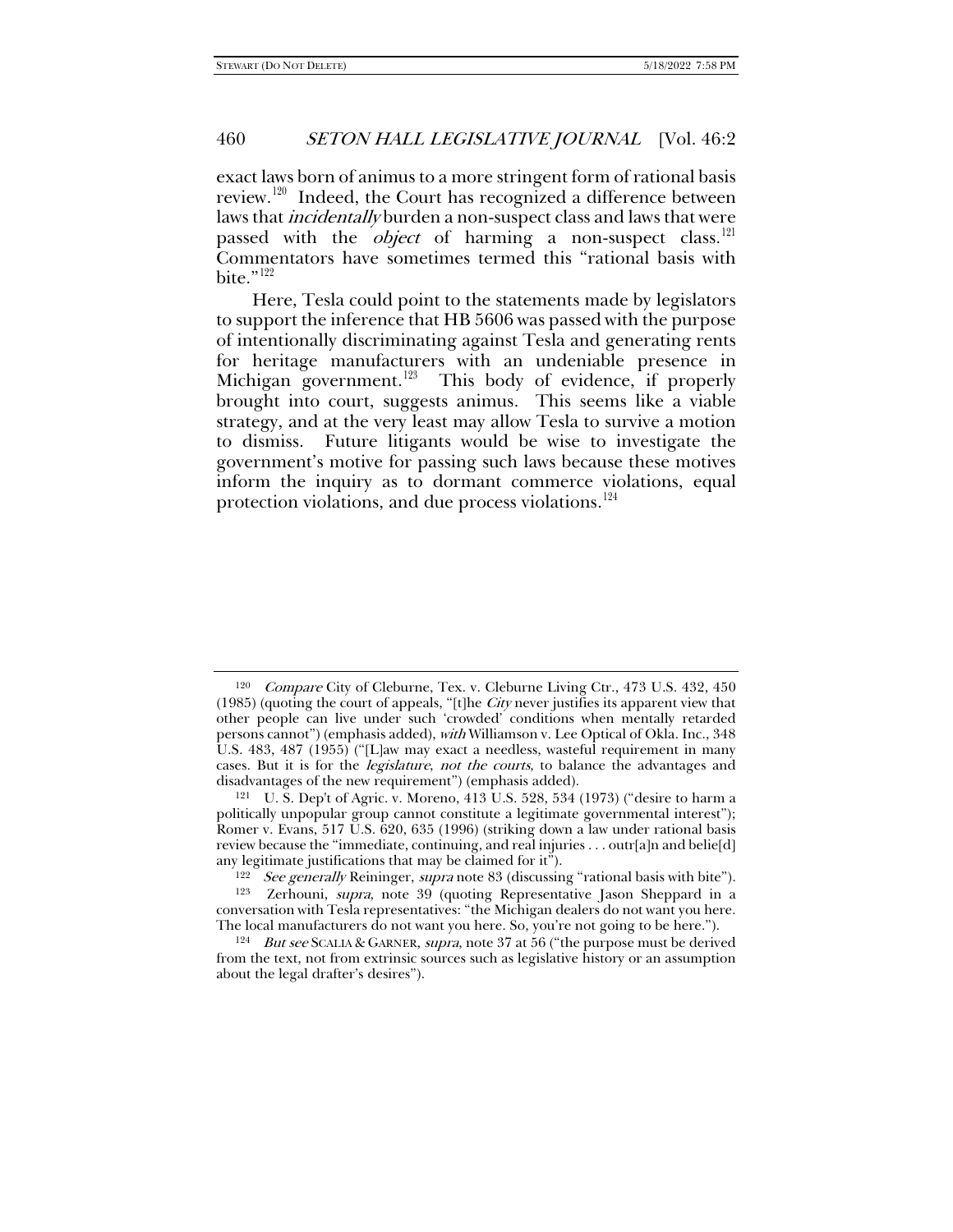# B. Commerce Clause

Tesla alleged that Section 445.1574 violates the Commerce Clause of the United States Constitution.<sup>125</sup> Article I empowers Congress to regulate interstate commerce.<sup>[126](#page-22-1)</sup> From this grant of power, the Supreme Court has conceived that Congress alone may enact laws with the effect of interfering with interstate commerce and that states may not do so.<sup>127</sup> Thus, state laws that unduly burden, discriminate against, or otherwise unduly interfere with interstate commerce may violate the Constitution's "dormant" commerce clause.<sup>[128](#page-22-3)</sup>

In analyzing a case under the dormant commerce clause, courts regard laws that facially discriminate against interstate commerce with the utmost scrutiny, upholding such laws only if the state seeks to further a compelling interest that cannot be served by a less discriminatory means.<sup>[129](#page-22-4)</sup> Indeed, such laws that facially discriminate against interstate commerce are essentially invalid per se.<sup>130</sup> Even if a law does not discriminate on its face, if the avowed purpose or effect of the law is to discriminate against interstate commerce, it will still be struck down unless an exception applies or the law is necessary to protect a legitimate state interest.<sup>[131](#page-22-6)</sup>

While nearly any benefit to a state is a "legitimate" government interest, the Supreme Court has made clear that economic protectionism is not a legitimate interest for the purposes of the dormant commerce clause.<sup>132</sup> Thus, even if a law substantially works to benefit the economy of a particular locale, if

<span id="page-22-7"></span><span id="page-22-6"></span><span id="page-22-5"></span><span id="page-22-4"></span><sup>129</sup> Maine v. Taylor, 477 U.S. 131, 151 (1986); but see Reeves, Inc. v. Stake, 447 U.S. 429, 440 (1980) (explaining the "market participant" exception to the dormant commerce clause).<br><sup>130</sup> City of Phila. v. N.J., 437 U.S. 617, 624 (1978).

<sup>125</sup> Compl., supra, note [37,](#page-6-0) at ¶ 8. 126 U.S. Const. art. I, § 8, cl. 3.

<sup>127</sup> H. P. Hood & Sons, Inc. v. Du Mond, 336 U.S. 525, 538 (1949).

<span id="page-22-3"></span><span id="page-22-2"></span><span id="page-22-1"></span><span id="page-22-0"></span><sup>128</sup> Bibb v. Navajo Freight Lines, Inc., 359 U.S. 520, 529 (1959) (striking down a nondiscriminatory law for unduly burdening interstate commerce); Dean Milk Co. v. City of Madison, Wis., 340 U.S. 349, 354 (1951) (striking down a law for discriminating against interstate commerce); Hunt v. Wash. State Apple Advert. Comm'n, 432 U.S. 333, 354 (1977) (striking down a law for unduly interfering with interstate commerce).

<sup>131</sup> See Hunt, 432 U.S. at 354.

<sup>132</sup> Dean Milk, 340 U.S. at 354.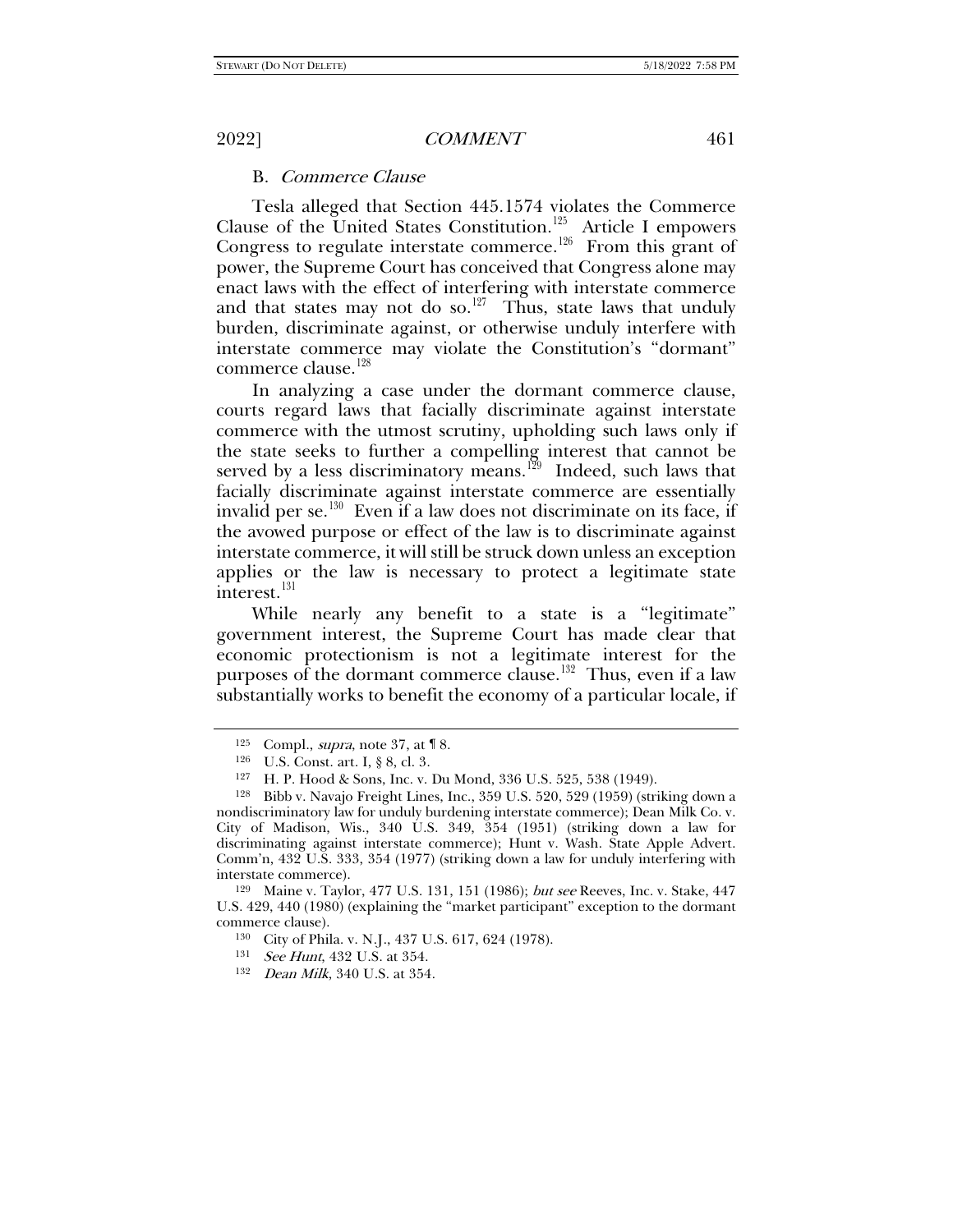such benefit comes at the expense of interstate commerce, the law is likely unconstitutional.<sup>[133](#page-23-0)</sup>

Even if a law does not discriminate on its face or in purpose or effect, laws that incidentally burden interstate commerce may be struck down if the putative local benefits of the law are outweighed by the law's burden on interstate commerce.<sup>[134](#page-23-1)</sup> Thus, depending on how the law is characterized, the litigant's respective burdens shift accordingly.

In the Michigan litigation, Tesla alleged that Section 445.1574: (1) discriminates against interstate commerce; (2) does not serve a legitimate local interest; and (3) burdens interstate commerce beyond "any conceivable local benefit."[135](#page-23-2) Although the MVFA does not explicitly discriminate against interstate commerce, the requirement that a manufacturer employ a franchised dealer is not dissimilar to a "home processing requirement." A "home processing requirement" is a legal requirement that commerce within a state, at some point, employ a local business.<sup>136</sup> The Court routinely strikes down home processing requirements as impermissibly discriminating against interstate commerce.<sup>137</sup> This is because when a law forces those in commerce to engage with in-state businesses as a prerequisite to entering that state's markets, that state has precluded an actor from doing business with comparable out-of-state businesses to accomplish the same task.<sup>[138](#page-23-5)</sup>

Indeed, this is essentially the argument Tesla raises in its complaint.<sup>[139](#page-23-6)</sup> This contention has some merit, but it may fall flat. Indeed, there is nothing in Section 445.1574 that requires a manufacturer to employ a *Michigan* franchised dealer; the franchised dealer that a manufacturer sells through could be an

<sup>133</sup> Bacchus Imports, Ltd. v. Dias, 468 U.S. 263, 277 (1984).

<sup>134</sup> Bibb, 359 U.S. at 529.

<sup>135</sup> Compl., supra not[e 37,](#page-6-0) at ¶ 59–62.

<sup>136</sup> See Dean Milk, 340 U.S. at 350–51.

<span id="page-23-4"></span><span id="page-23-3"></span><span id="page-23-2"></span><span id="page-23-1"></span><span id="page-23-0"></span> $137$  See id. at 354 (striking down a Wisconsin ordinance mandating that all milk to be sold in Madison, Wisconsin be pasteurized within five miles of the city). 138 Such forced engagement with in-state businesses could have been

<span id="page-23-6"></span><span id="page-23-5"></span>engagement had with out-of-state businesses. See Wyo. v. Okla., 502 U.S. 437, 455  $(1992)$  (holding that an Oklahoma law requiring  $10\%$  of a factory's coal come from Oklahoma violated the dormant commerce clause because forcing engagement with local coal sellers discriminated against interstate commerce).

<sup>139</sup> Compl., supra not[e 37,](#page-6-0) at ¶ 8.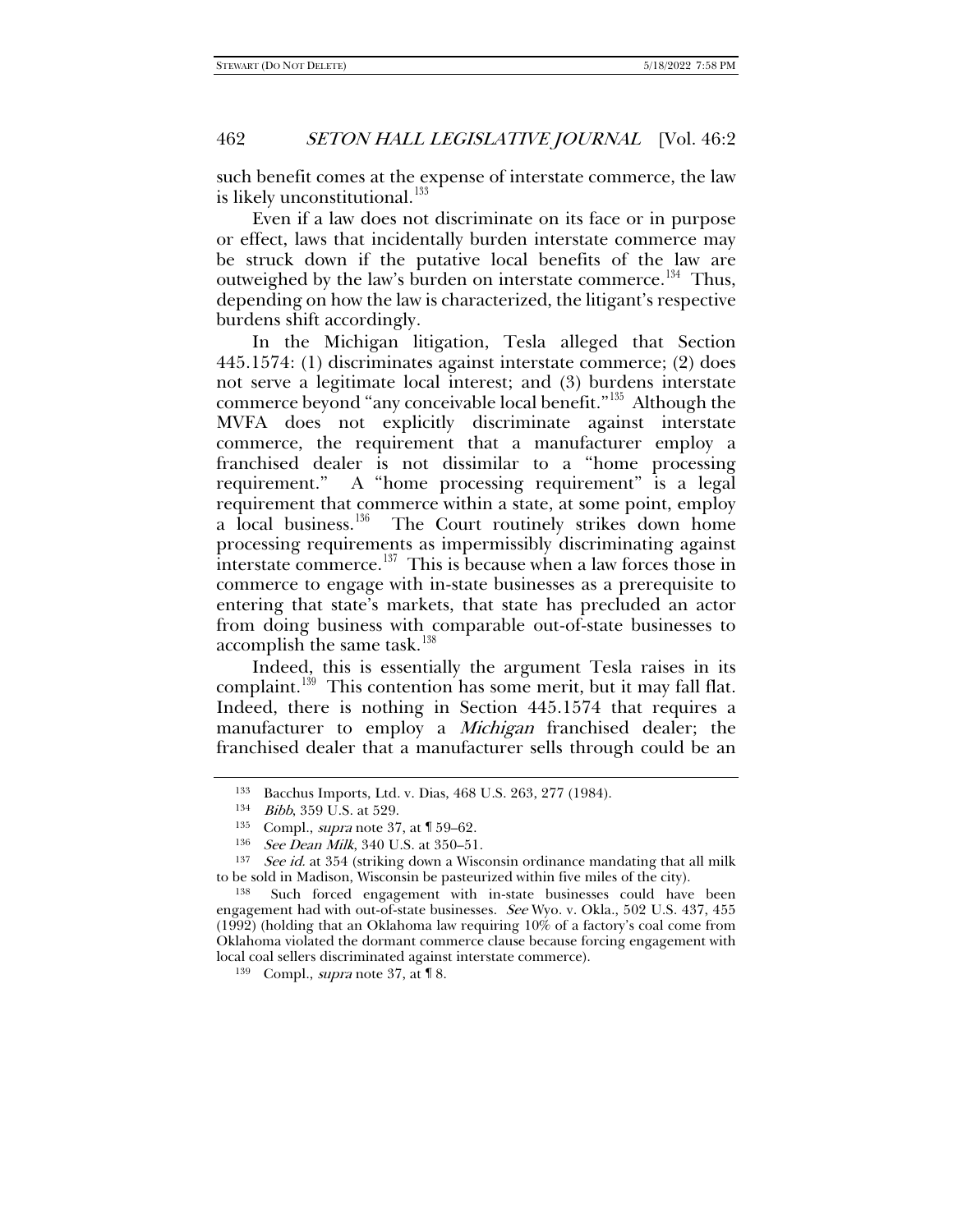out-of-state business operating in Michigan. Typically, "home processing requirements," by the terms of the law itself, require engagement with in-state business, such as by setting geographic restrictions, granting monopolies to local businesses, or overtly stating that some resource must be consumed in-state.<sup>[140](#page-24-0)</sup> On its face, Section 445.1574 does no such thing. Even if the law was passed to protect Michigan's franchised auto-dealers and manufacturers, manufacturers can still employ non-Michigan franchised dealers to sell their cars in Michigan.<sup>[141](#page-24-1)</sup>

Notwithstanding this lack of facial protectionism, if the MVFA treats in-state and out-of-state interests differently, the dispositive issue is whether the statute serves a legitimate state interest that cannot otherwise be met.<sup>142</sup> Rather than being directly on par with the "home processing" line of cases, perhaps this case falls more in line with the cases concerning facially neutral laws with the purpose or effect of safeguarding local interests at the expense of interstate commerce. $^{143}$  $^{143}$  $^{143}$  Indeed, if the vast majority of car dealerships in Michigan are owned by Michigan residents, such that it is all but certain that working with a franchised dealer guarantees that the dealer will be a Michigan entity, one could argue that the law has the effect of forcing interactions with Michigan businesses.<sup>[144](#page-24-4)</sup> However, this argument is probably not a

<span id="page-24-0"></span><sup>140</sup> Dean Milk, 340 U.S. at 356 (striking down a law that set geographic restrictions); C&A Carbone, Inc. v. Town of Clarkstown, N.Y., 511 U.S. 383, 394 (1994) ("State and local governments may not use their regulatory power to favor local enterprise by prohibiting patronage of out-of-state competitors or their facilities."); Hughes v. Okla., 441 U.S. 322, 338 (1979) (striking down an Oklahoma law prohibiting the shipment of minnows outside the state).

<span id="page-24-1"></span> $141$  This, of course, raises the question—to what extent is there even a "legislative" intent"? For further discussion on this question, see, e.g., SCALIA & GARNER, supra note [37,](#page-6-0) at 376 ("There is no reason to believe . . . that a 'legislative intent' ever

<span id="page-24-2"></span><sup>&</sup>lt;sup>142</sup> McNeilus Truck & Mfg., Inc. v. Ohio ex rel. Montgomery, 226 F.3d 429, 442 (6th Cir. 2000) ("[when a] statute directly, in effect, or in purpose treats in-state and out-of-state interests differently, the dispositive issue will become whether the statute

<span id="page-24-3"></span><sup>&</sup>lt;sup>143</sup> See, e.g., Minn. v. Clover Leaf Creamery Co., 449 U.S. 456, 472 (1981) (upholding a Minnesota law that required all milk sold in the state be sold only in paperboard containers, rather than plastic despite the law disproportionately benefiting Minnesota's robust paper industry and disproportionately burdening the interstate plastics industry).<br><sup>144</sup> Compl., *supra* note [37,](#page-6-0) at ¶ 9 (alleging that the law's "purpose is to protect

<span id="page-24-4"></span>two discrete Michigan groups . . . franchised and manufacturers").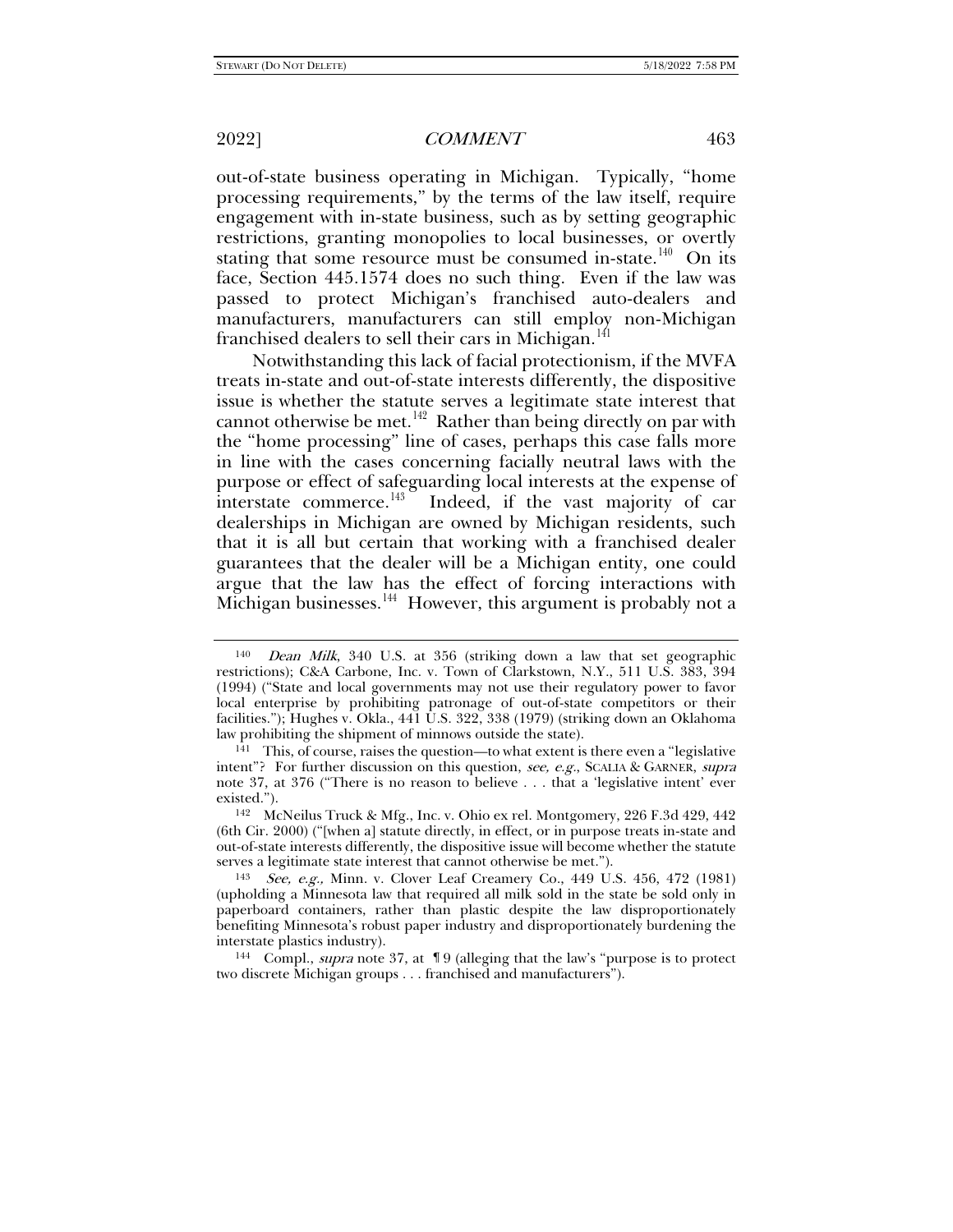winning one, as the Court has rejected similar dormant commerce clause challenges to state laws preventing manufacturers from selling direct-to-consumer.<sup>[145](#page-25-0)</sup>

In Exxon Corp. v. Governor of Maryland, the Supreme Court rejected a dormant commerce challenge to a Maryland statute forbidding petroleum producers from operating retail stations within the state.<sup>[146](#page-25-1)</sup> Section 157E of the Maryland statute, for the purposes of the dormant commerce clause, is strikingly similar to Section 445.1574 both in effect and relevant history. Prior to Section 157E, several petroleum producers owned and operated service stations in Maryland, selling their products directly to consumers.[147](#page-25-2) Some producers sold exclusively through companyowned service stations, and some producers sold both to independent stations and directly to consumers.<sup>[148](#page-25-3)</sup> Moreover, before the advent of dealer protection laws, car manufacturers could sell cars directly to consumers.<sup>149</sup> Section 157E was passed in response to a Maryland study that found petroleum producers favored their own service stations over independently owned stations such that independent stations could not compete during the oil crisis.<sup>[150](#page-25-5)</sup> The law was "designed to correct the inequities in the distribution and pricing of gasoline [between producer-owned and independent stations] reflected by the survey."<sup>5[151](#page-25-6)</sup> As discussed supra, Section 445.1574 was passed, at least in part, to protect franchisees from manufacturers who could undercut dealer prices.<sup>[152](#page-25-7)</sup> Thus, the two laws are similar enough that *Exxon* likely controls, or at the very least looms large over the Tesla litigation unless Tesla can meaningfully differentiate Section 445.1574 from Section 157E.

This invites the question—on what grounds might Tesla differentiate Section 157E and Section 445.1574? In Exxon, the Court addressed Exxon's contention that Section 157E

<span id="page-25-0"></span><sup>145</sup> See, e.g., Exxon Corp. v. Governor of Md., 437 U.S. 117 (1978).

<sup>146</sup> *Id.* at 119-20 (1978).

<sup>147</sup> *Id.* at 121-24.

<sup>148</sup> Id. at 121.

<sup>149</sup> Brown, supra note [17](#page-3-5) at 387.

<sup>150</sup> Exxon, 437 U.S. at 121.

<span id="page-25-7"></span><span id="page-25-6"></span><span id="page-25-5"></span><span id="page-25-4"></span><span id="page-25-3"></span><span id="page-25-2"></span><span id="page-25-1"></span><sup>151</sup> Id. (citing Governor of Md. v. Exxon Corp., 370 A.2d 1102, 1109 (Md. Ct. Spec. App. 1977)).

<sup>152</sup> See supra Part II.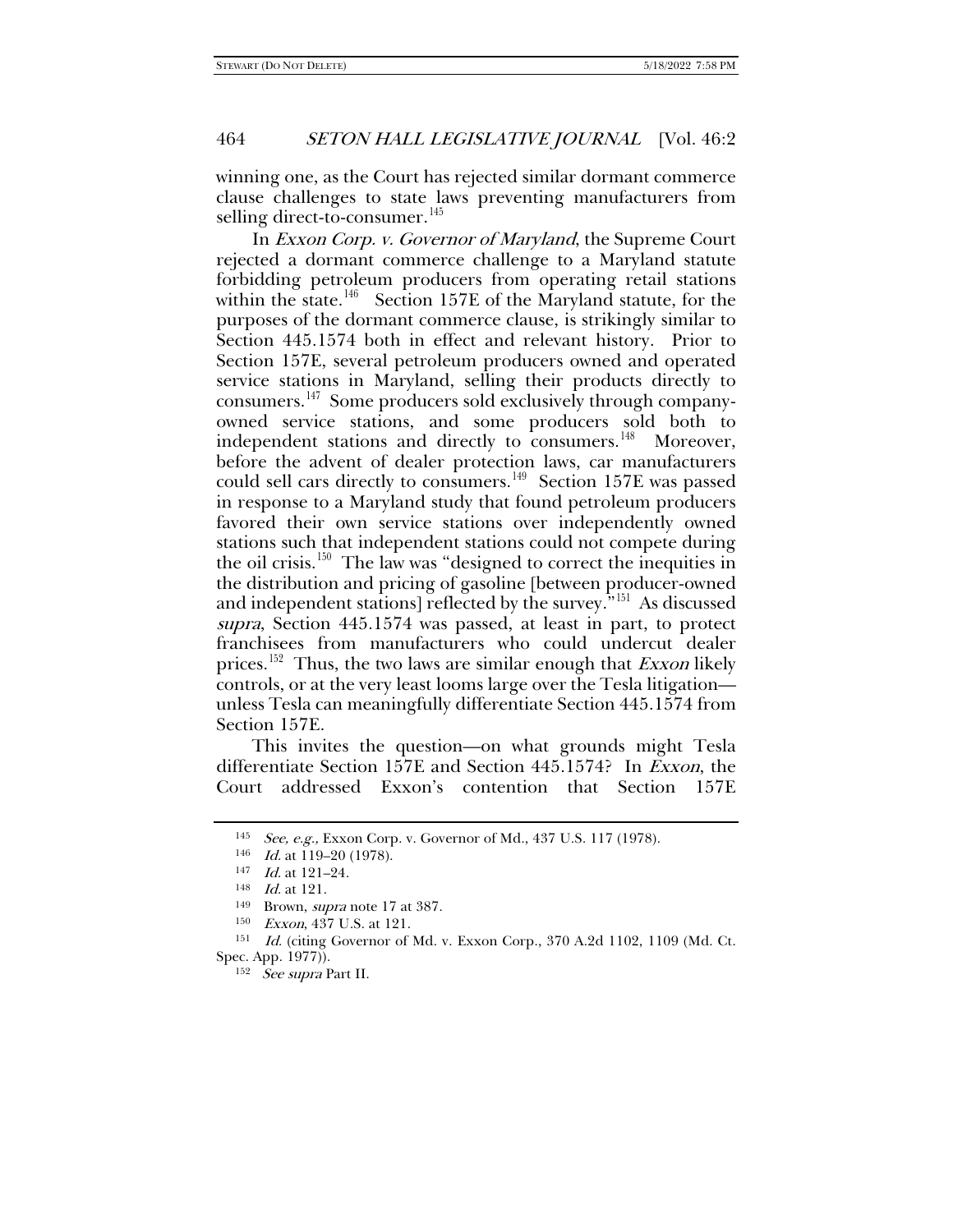discriminated against interstate commerce both as to the market for gasoline production *and* the retail gasoline market.<sup>[153](#page-26-0)</sup> The Court was quick to dispense with the argument that Section 157E discriminated against interstate producers and refiners in favor of local refiners and producers because Maryland had no local producers or refiners, and thus the law could not discriminate in favor of nonexistent locals.<sup>154</sup> This is a point by which Tesla may distinguish itself from Exxon. Whereas all petroleum consumed in Maryland came from out-of-state, not all cars purchased in Michigan come from out-of-state; Michigan actually produces cars. This distinction matters in the sense that the Court in Exxon dismissed Exxon's claim of disparate treatment as "meritless" because Maryland had no producers.<sup>155</sup> In the wake of *Exxon* and its quick dismissal of the discriminates-against-interstateproducers-theory, the legal community has no clear guidance as to what effect the presence of local producers has on a dormant commerce clause challenge. Indeed, Tesla seemed poised to resurrect the argument, but this go-around, the court would not be able to dismiss the argument for want of local producers.

As to Tesla's status in the market as a seller, Exxon again provides guidance. Exxon argued that because all the producers of petroleum (now forbidden from running a retail store by Section 157E) were out-of-state entities, the law discriminated against interstate commerce at the retail level.<sup>156</sup> The Court rejected this claim, holding that even though the burden of Section 157E fell solely on interstate companies, "this fact does not lead, either logically or as a practical matter, to a conclusion that the State is discriminating against interstate commerce at the retail level."<sup>[157](#page-26-4)</sup> The Court explained that although the burdens of the law fell exclusively on interstate companies, interstate commerce *itself* was unlikely to be hampered by such asymmetric burdens.<sup>[158](#page-26-5)</sup> In the Tesla litigation, although Section 445.1574 prohibits Tesla from selling direct-to-consumer, it does not actually exclude Tesla from

<span id="page-26-0"></span><sup>153</sup> Exxon, 437 U.S. at 125.

<span id="page-26-1"></span><sup>154</sup> Id. at 125.

<span id="page-26-2"></span><sup>155</sup> Id.

<span id="page-26-3"></span> $156$  Id.

<span id="page-26-4"></span><sup>157</sup> Exxon, 437 U.S. at 125.

<span id="page-26-5"></span><sup>158</sup> *Id.* at 127-28.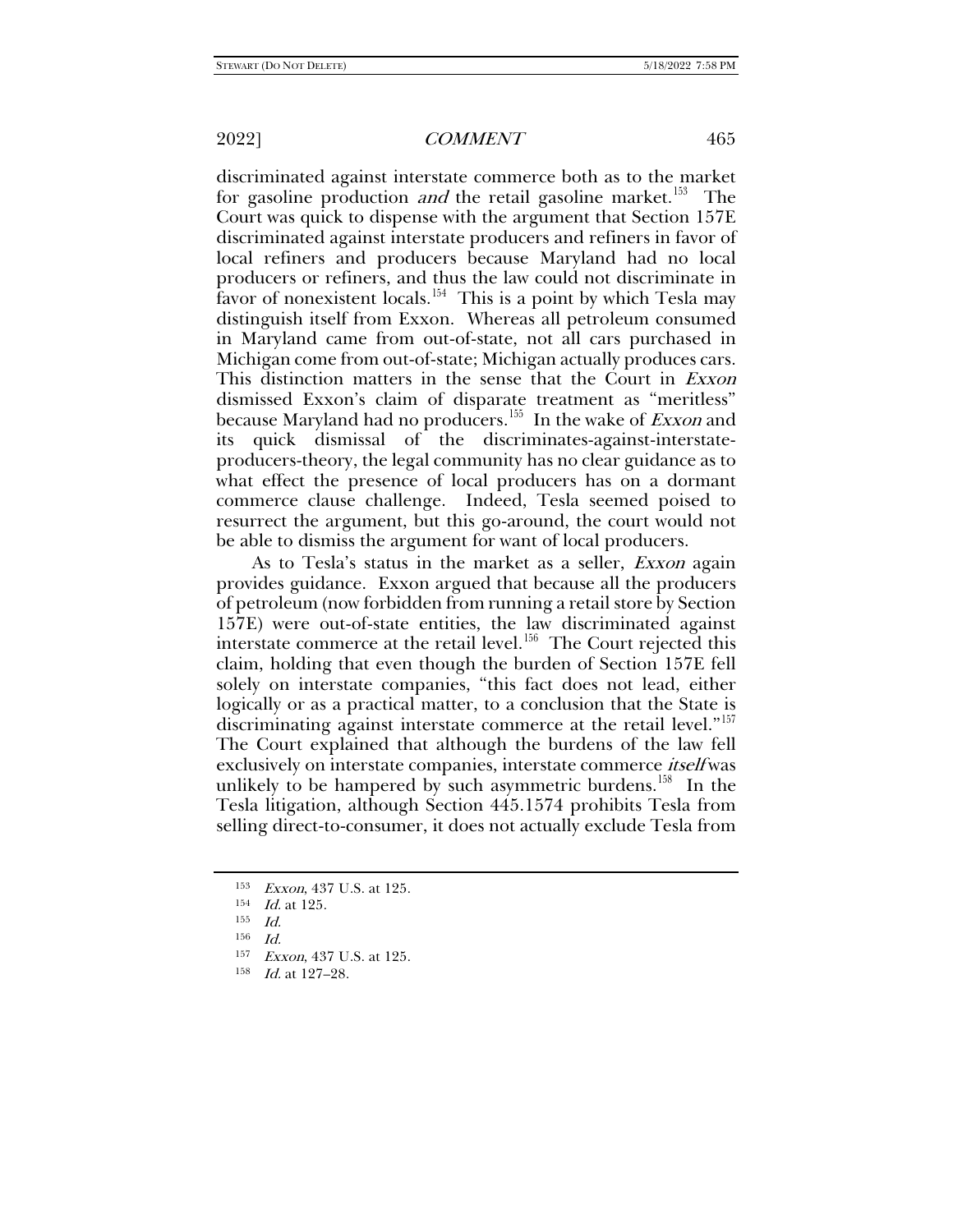the Michigan market by virtue of its statehood. In Exxon, the Court undercut any such argument by pointing to the fact that interstate petroleum sellers (who do not manufacture petroleum) are not affected by the act, agnostic of statehood.<sup>[159](#page-27-0)</sup> Although Tesla is not from Michigan, it is not being excluded from selling to consumers by virtue of its statehood any more than Exxon was being excluded from operating a retail station by virtue of its statehood. Both integrated companies were excluded from the state retail markets because of their status as manufacturers. Equally so in Maryland and Michigan may out-of-staters sell cars and petroleum to consumers, so long as the company is not vertically integrated—a constitutionally permissible result under Exxon. Section 445.1574, like Section 157E thus does not seem to "prohibit the flow of interstate goods, place added costs upon them, or distinguish between in-state and out-of-state companies in the retail market."<sup>[160](#page-27-1)</sup>

At this point, it seems that the only reason Tesla is not selling cars in Michigan is because it refuses to sell in any manner other than direct-to-consumer.<sup>161</sup> The Commerce Clause does not care about Tesla's apprehensions. In Exxon, the Court recognized that the prohibition on manufacturers owning retail stations may cause some refiners to "withdraw entirely from the Maryland market," but it upheld the law, nonetheless.<sup>[162](#page-27-3)</sup> The Court reasoned that "there is no reason to assume their share of the entire supply will not be promptly replaced by other interstate refiners." $163$  Tesla could try to distinguish the effect of Section 445.1574 from the effect of Section 157E in that petroleum products are almost entirely fungible while its vehicles and those sold by franchised dealers in Michigan are not. Indeed, there seems to be a significantly greater difference between brands of cars than brands of petroleum.<sup>[164](#page-27-5)</sup>

<span id="page-27-0"></span> $159$  *Id.* at 125–26 ("there are several major interstate marketers of petroleum that own and operate their own retail gasoline stations. These interstate dealers . . . are not affected by the Act").

<sup>160</sup> Id. at 126.

<span id="page-27-5"></span><span id="page-27-4"></span><span id="page-27-3"></span><span id="page-27-2"></span><span id="page-27-1"></span><sup>161</sup> E.g., Compl., supra note 37, at ¶ 42 ("The Dealer Model is Not Viable for Tesla").

<sup>162</sup> Exxon, 437 U.S. at 127.

<sup>163</sup> Id.

<sup>&</sup>lt;sup>164</sup> See generally Mark Kane, Compare EVs: Guide To Range, Specs, Pricing &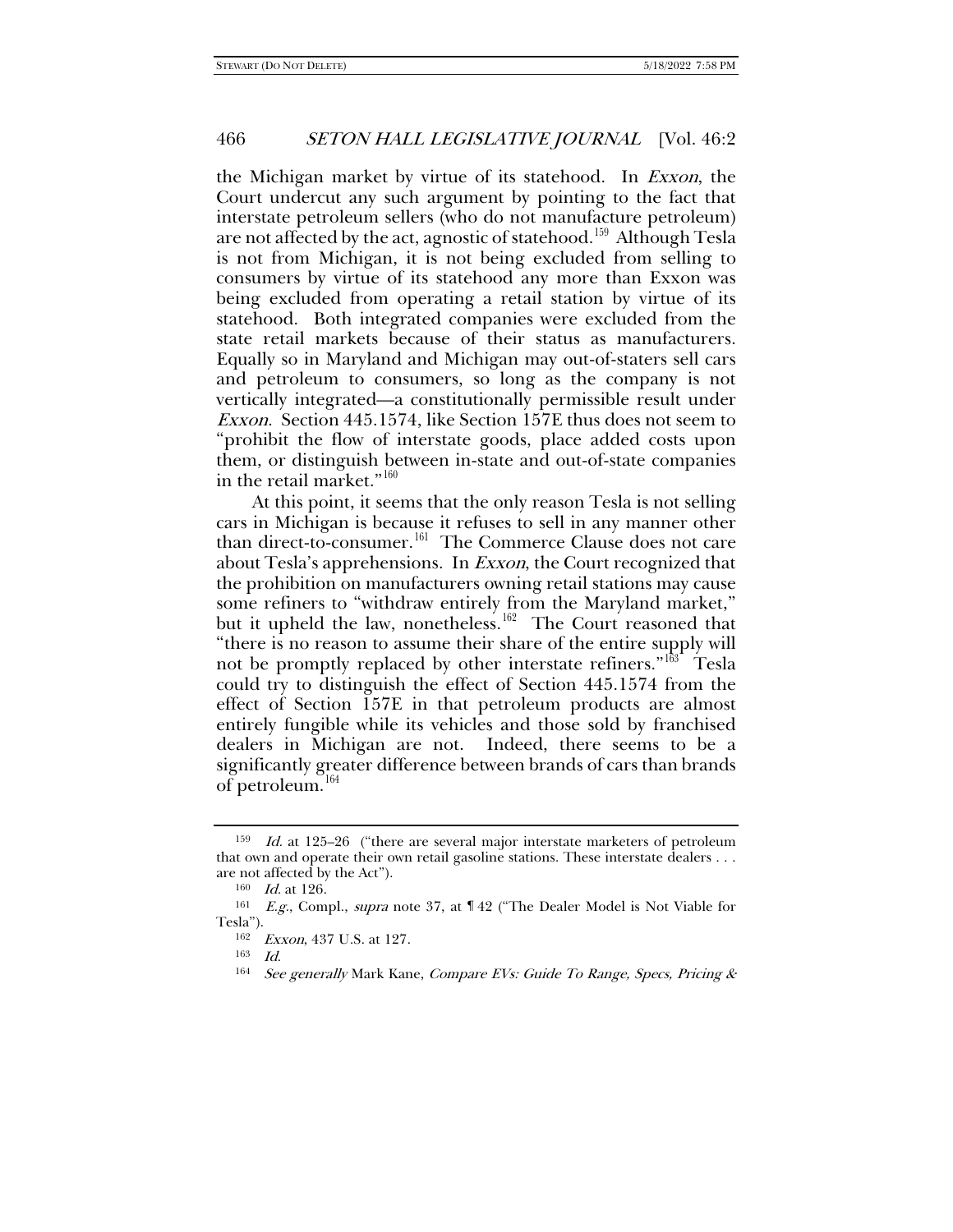It is plausible that prohibiting direct-to-consumer auto sales in Michigan effectively stops Teslas—an interstate good—from entering the Michigan market, whereas Section 157E prohibited only gasoline made and sold by a manufacturer from entering the market—a product immediately replaced by a nonmanufacturer, such that the market never missed it. However, any such effect is due to Tesla's stubborn refusal to abandon direct-to-consumer sales, rather than a categorical bar to entry. Because the dormant commerce clause protects the interstate market—not individual sellers—and the interstate market for Teslas, or EVs generally, would be significantly hampered by Section 445.1574's prohibition, protecting the interstate market itself beckons for judicial review of Section 445.1574. Finally, the suggestion in Exxon that vertically integrated petroleum sales displaced by Section 157E would be readily replaced by other manufacturers is a fair point of distinction between Exxon in Maryland and Tesla in Michigan. Tesla currently makes up such a large percentage of EV sales in the United States that other manufacturers likely cannot readily replace such sales in the way that petroleum sellers stood poised to replace their vertically integrated counterparts.<sup>[165](#page-28-0)</sup> Thus, Tesla could make a decent argument that *Exxon* is factually distinct from the case at bar while using the central holding of the case—the dormant commerce clause protects the interstate market itself—to drive home its conclusion that Section 445.1574 impermissibly afflicts interstate commerce.

More, INSIDEEVS.COM, https://insideevs.com/reviews/344001/compare-evs/ (last visited Jan. 13, 2022).

<span id="page-28-0"></span><sup>&</sup>lt;sup>165</sup> This may change as heritage manufacturers continue to increase EV production and position themselves to capture some of Tesla's market share. See Motavalli, *supra* note 4.